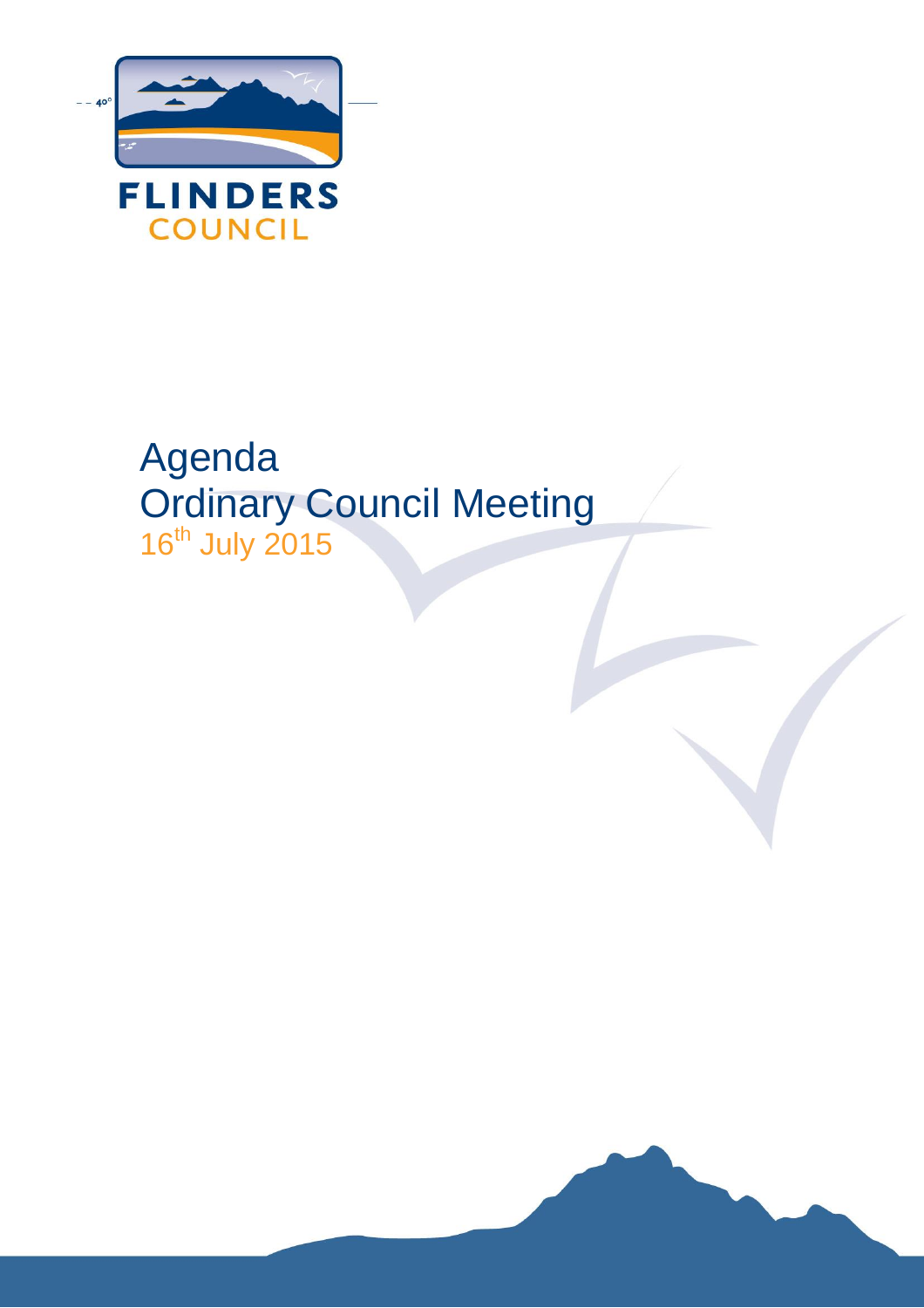## **CERTIFICATION**

"I certify that with respect to all advice, information or recommendation provided to Council with this agenda:

- 1. The advice, information or recommendation is given by a person who has the qualifications or experience necessary to give such advice, information or recommendation, and;
- 2. Where any advice is given directly to Council by a person who does not have the required qualifications or experience that person has obtained and taken into account in that person's general advice the advice from an appropriately qualified or experienced person.
- Note: S65(1) of the *Local Government Act 1993* requires the General Manager to ensure that any advice, information or recommendation given to the Council (or a Council Committee) is given by a person who has the qualifications or experience necessary to give such advice, information or recommendation. S65(2) forbids Council from deciding any matter which requires the advice of a qualified person without considering that advice."

Dated this 10<sup>th</sup> day of July 2015.

Raoul Harper GENERAL MANAGER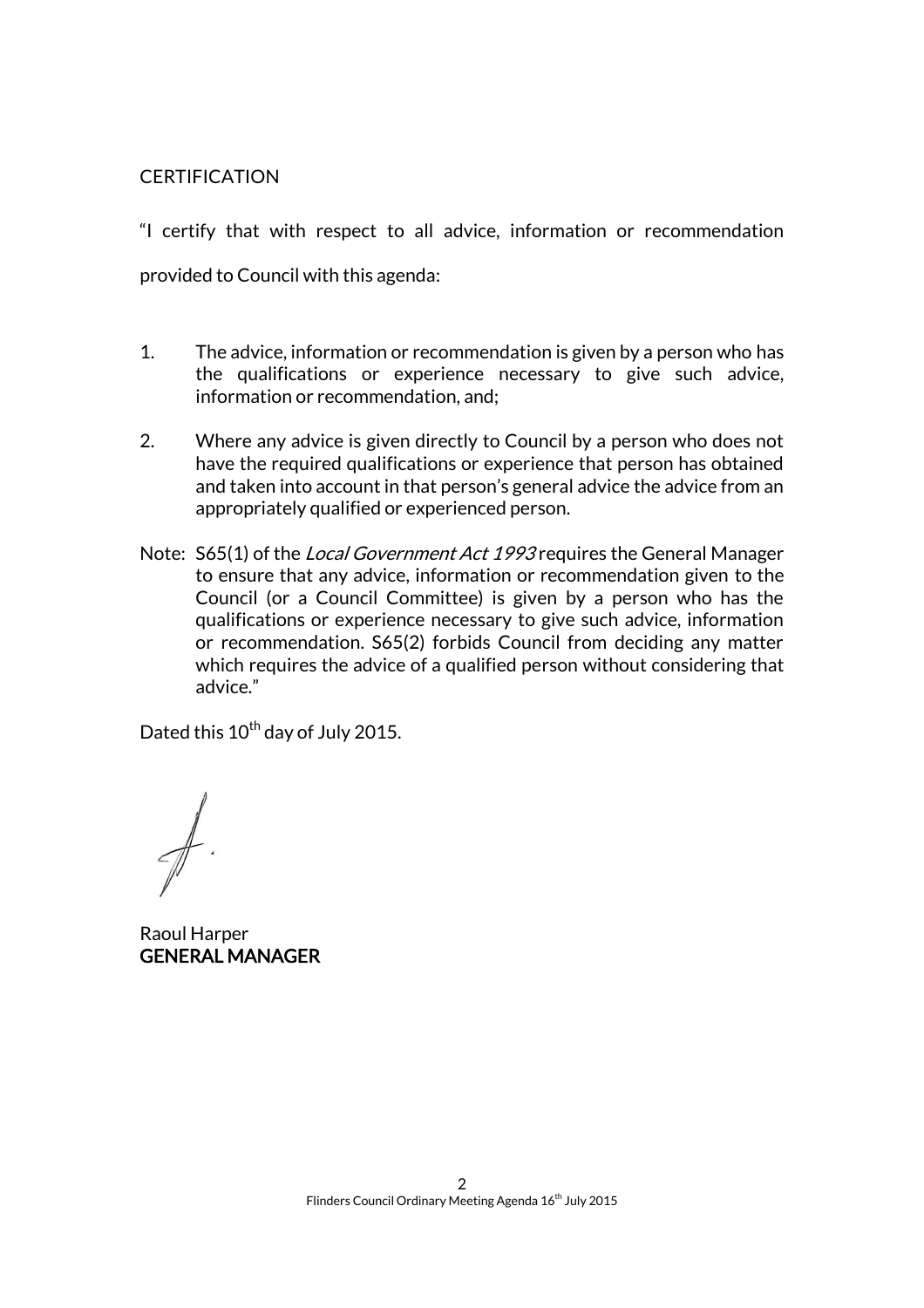## **FLINDERS COUNCIL ORDINARY MEETING**

## **AGENDA**

| <b>DATE:</b>       | Thursday 16 <sup>th</sup> July 2015              |
|--------------------|--------------------------------------------------|
| <b>VENUE:</b>      | Flinders Art and Entertainment Centre, Whitemark |
| <b>COMMENCING:</b> | $1.00 \,\mathrm{pm}$                             |

## PRESENT

Mayor Carol Cox Deputy Mayor Marc Cobham Cr Chris Rhodes Cr Ken Stockton Cr David Williams Cr Gerald Willis

## APOLOGIES

Cr Peter Rhodes

## STAFF IN ATTENDANCE

Raoul Harper - General Manager Vicki Warden - Executive Officer

## CONFIRMATION OF MINUTES

That the Minutes from the Ordinary Council Meeting and the Closed Council Meeting held on the  $18^{\rm th}$  June 2015 be confirmed.

## PUBLIC QUESTION TIME

In accordance with Section 31  $(1)$  of the Local Government (Meeting Procedures) Regulations 2005 and the Flinders Council Policy the following procedures be adhered to at public question time:-

It is the policy of the Flinders Council to allow a 'Question Time' at Ordinary Council Meetings, during which members of the public may ask questions of the Council relating to Flinders Council matters.

The basis on which questions may be asked is:

1. All questions will be addressed through the Chair (being the Mayor in normal circumstances) who will answer them as she/he sees fit. Under no circumstances will members of the gallery be permitted to address or question either elected members or officers of the Council. The Chair may delegate answers to the appropriate Councillor or staff member if appropriate.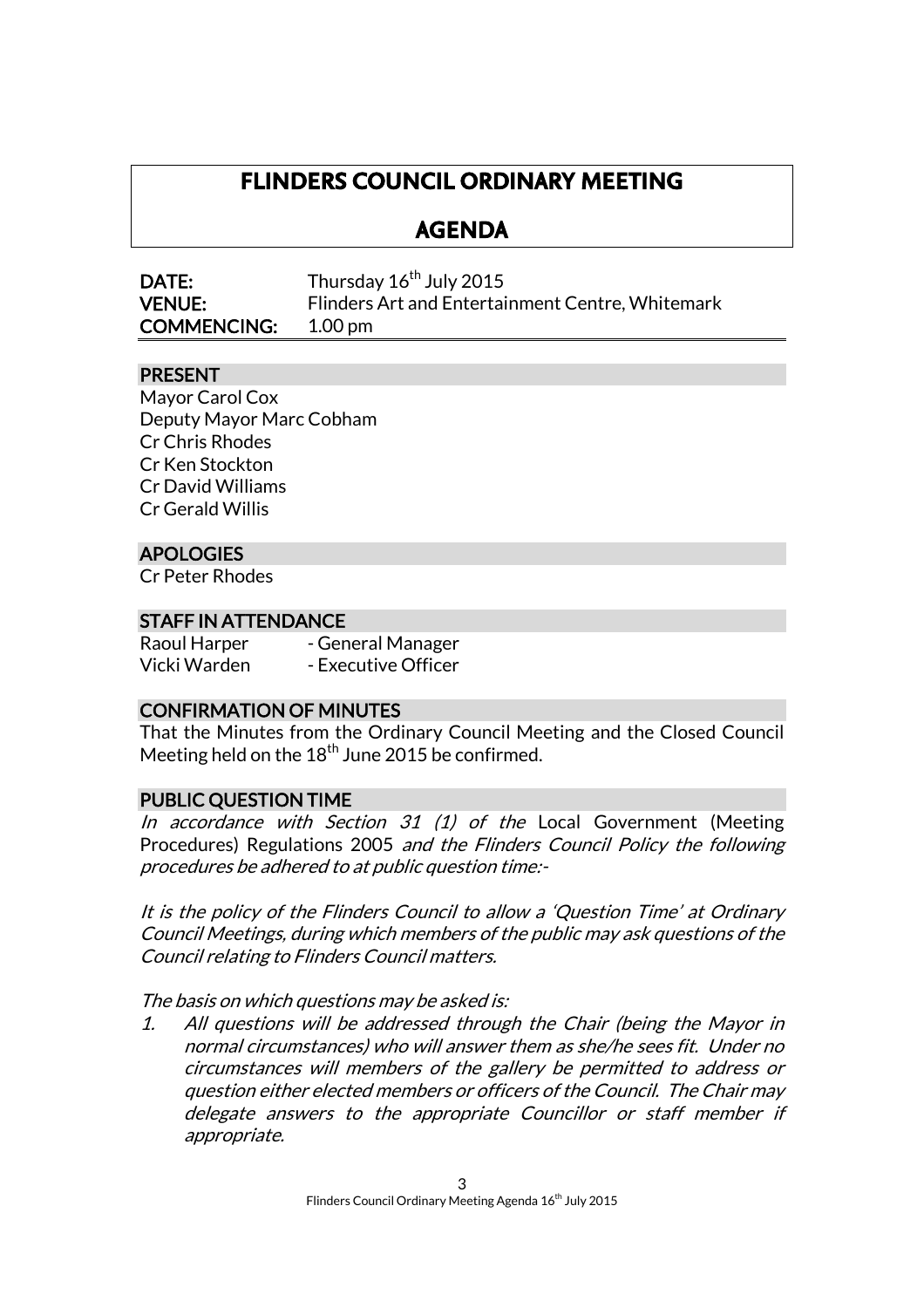- 2. Persons addressing the Chair must pay the respect due to that office. Failure to do so may mean their address is terminated without notice.
- 3. Where the answer cannot be provided immediately, it will be provided in writing within 14 days and tabled at the following Ordinary Council Meeting.
- 4. All questioners are encouraged to register their intent to question with the General Manager before the meeting. Preference will be given to those who have so registered.
- 5. Question time shall not extend longer than 30 minutes and may be divided into two 15 minute sessions.
- 6. The actual timing of the session(s) is to be immediately after the opening of the meeting and advertised with the notice of meeting.

## LATE AGENDA ITEMS

Nil

## DECLARATION OF PECUNIARY INTEREST

In accordance with Part 2 Regulation  $8$  (7) of the Local Government (Meeting Procedures) Regulations 2005, the Chairman of a meeting is to request Councillors to indicate whether they have, or are likely to have, a pecuniary interest in any item on the agenda.

Accordingly, Councillors are requested to advise of a pecuniary interest they may have in respect to any matter appearing on the agenda, or any supplementary item to the agenda, which the Council has resolved to deal with, in accordance with Part 2 Regulation 8 (6) of the Local Government (Meeting Procedures) Regulations 2005.

## LEAVE OF ABSENCE

Nil

#### **PETITIONS** Nil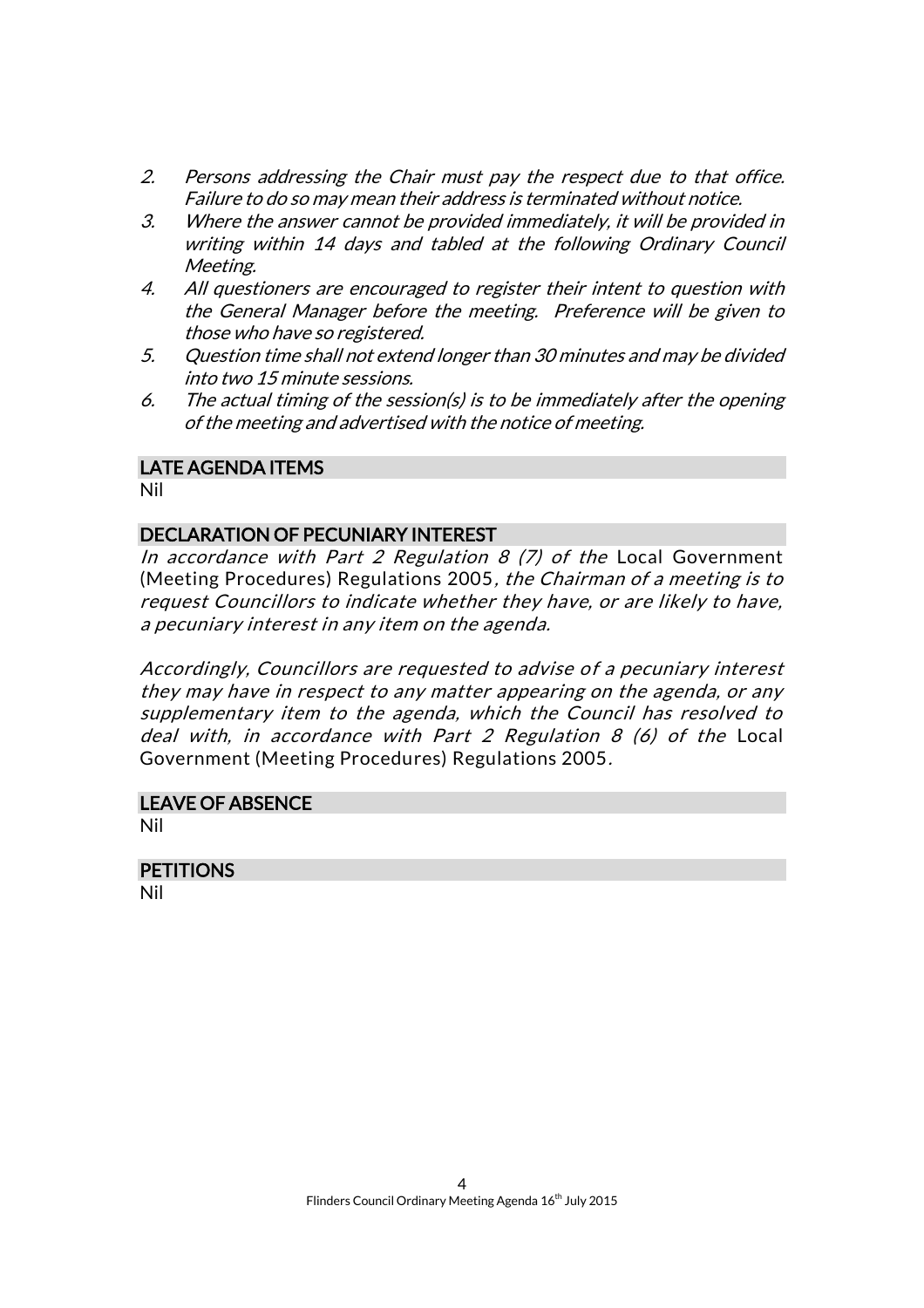## **WORKSHOPS & INFORMATION FORUMS File No: COU/0205**

## Council Workshop held on 2<sup>nd</sup> July 2015

Council held a Workshop on the following subjects:

- $\bullet$  Item 1 WiFi Project Elan
- Item 2 Bass Strait Islands Shipping Proposal
- Item 3 DRAFT 2015-16 Budget
- Item 4 DRAFT Strategic Plan
- Item 5 DRAFT 2015-16 Annual Plan
- Item 6 CONFIDENTIAL Planning update
- Item 7 CONFIDENTIAL Lady Baron Property
- Item 8 Australian Government Regional Telecommunications Review

Additional items discussed:

- Telstra proposal
- Running Display Cabinet

## Councillors Present:

Mayor Carol Cox, Deputy Marc Cobham, Cr Chris Rhodes, Cr Ken Stockton and Cr Gerald Willis

## Apologies:

Cr Peter Rhodes Cr David Williams

#### Staff and Consultants Present:

Raoul Harper (General Manager) and Sophie Pitchford (Corporate Services Manager) (Item 3 only)

As workshops and information sessions are for information and discussion purposes only, no decisions are made or foreshadowed at these proceedings.

#### VOTING REQUIREMENTS:

Simple Majority

#### RECOMMENDATION:

That the Council Workshop held on  $2^{\mathsf{nd}}$  July 2015 be noted.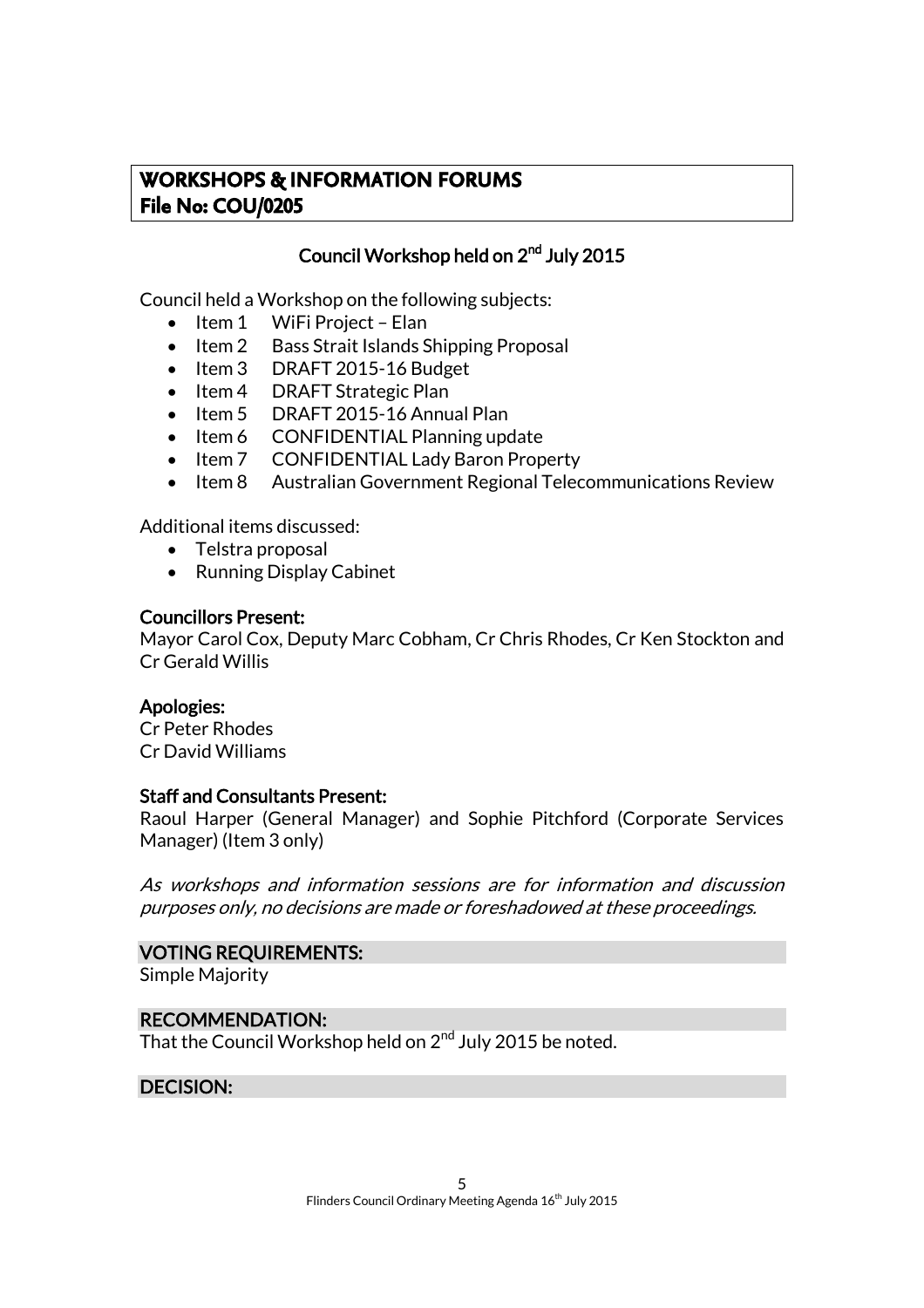#### PUBLIC MEETINGS

Nil

#### COUNCILLOR'S QUESTIONS ON NOTICE Nil

#### COUNCILLOR'S QUESTIONS WITHOUT NOTICE

Regulation 29 of the Local Government (Meeting Procedures) Regulations 2005 specifies that in putting a Question Without Notice a Councillor must not offer an argument or opinion, draw any inference or make any imputations except so far as may be necessary to explain the question. The Chairperson must not permit any debate of a Question without Notice or its answer.

#### PUBLICATIONS/REPORTS TABLED FOR COUNCIL INFORMATION Nil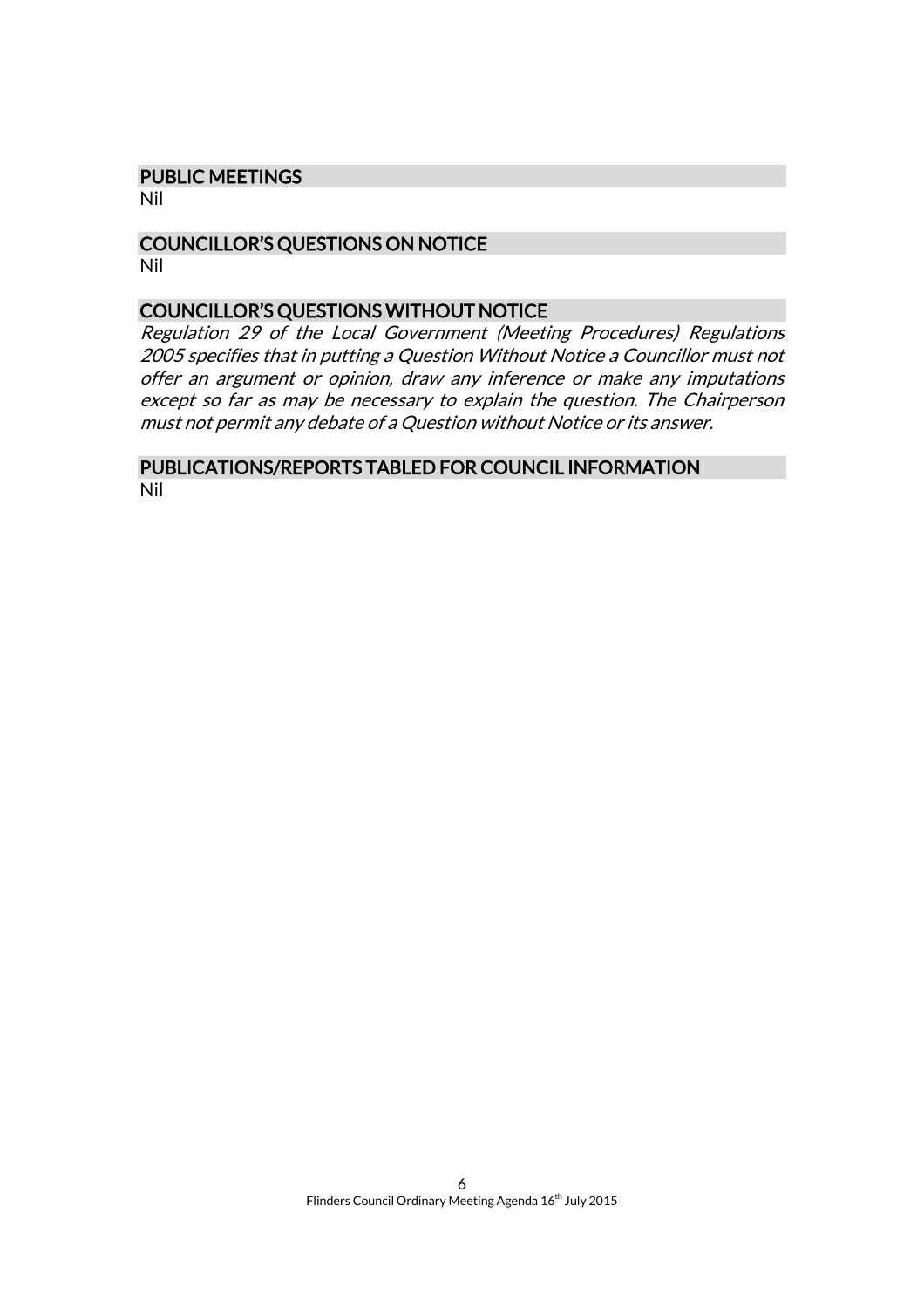## **REPORTS TO BE RECEIVED**

## Lady Barron Hall & Recreational Special Committee File No: AME/0503

Annexure 1: Lady Barron Hall & Recreational Special Committee Special Meeting 8<sup>th</sup> June 2015 Unconfirmed Minutes

## OFFICER'S REPORT (Raoul Harper, General Manager):

The unconfirmed minutes of the Lady Barron Hall & Recreational Special Committee Special Meeting held on Monday 8<sup>th</sup> June 2015 have been provided for consideration. The minutes outline what the committee has been working on to date and can now be received by Council.

#### OFFICER'S RECOMMENDATION

The unconfirmed minutes of the Lady Barron Hall & Recreational Special Committee Special Meeting held on Monday 8<sup>th</sup> June 2015 be noted.

## DECISION:

## Lady Barron Hall & Recreational Special Committee

File No: AME/0503

Annexure 2: Lady Barron Hall & Recreational Special Committee Special Meeting 1<sup>st</sup> July 2015 Unconfirmed Minutes

#### OFFICER'S REPORT (Raoul Harper, General Manager):

The unconfirmed minutes of the Lady Barron Hall & Recreational Special Committee Special Meeting held on Wednesday  $1<sup>st</sup>$  July 2015 have been provided for consideration. The minutes outline what the committee has been working on to date and can now be received by Council.

### OFFICER'S RECOMMENDATION

The unconfirmed minutes of the Lady Barron Hall & Recreational Special Committee Special Meeting held on Wednesday 1<sup>st</sup> July 2015 be noted.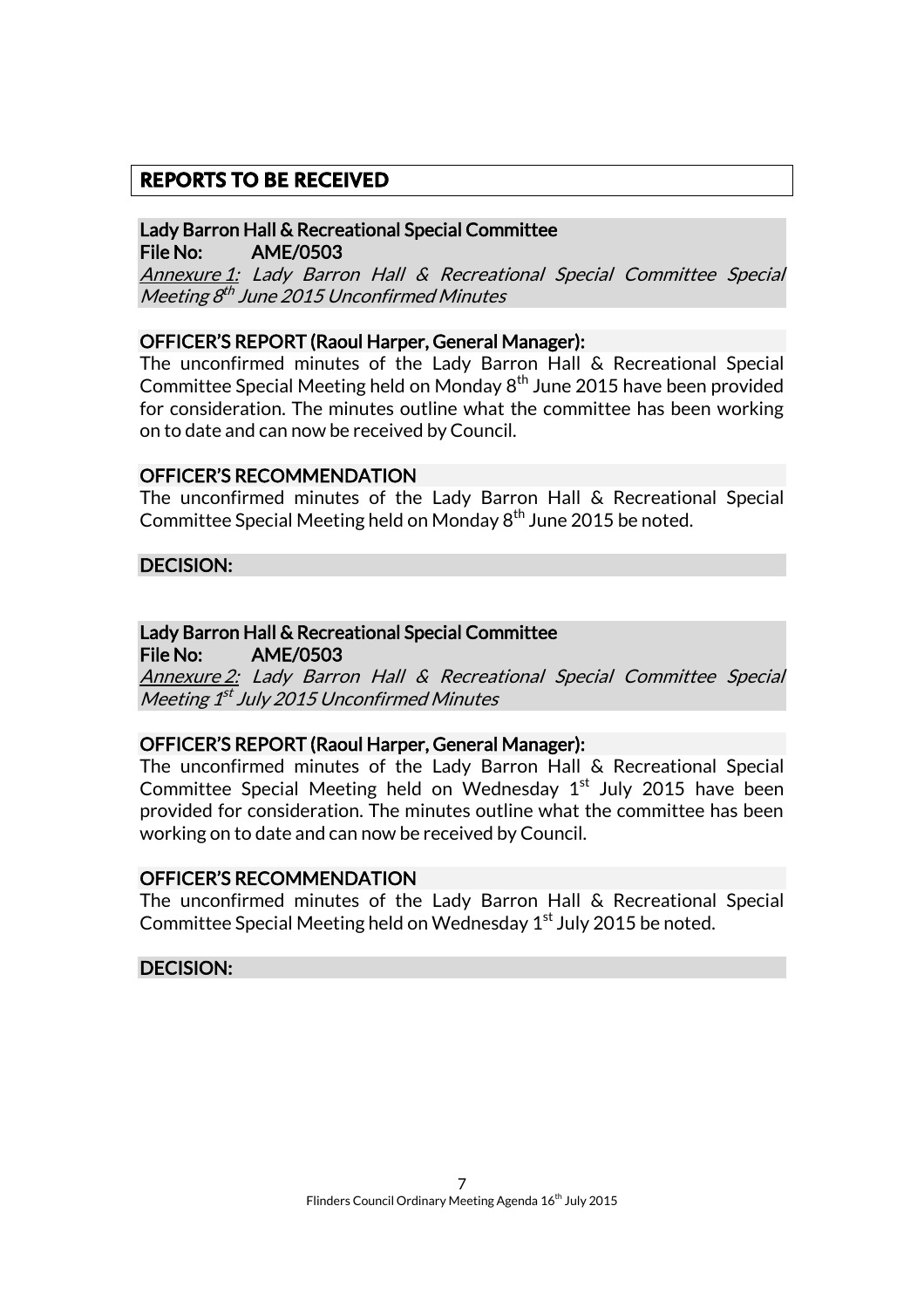## Flinders Island State Emergency Service

File No: CSV/0400 <u>Annexure 3:</u> Flinders Island State Emergency Service Annual Report (1<sup>st</sup> April 2014 – 31<sup>st</sup> March 2015) Annexure 4: State Emergency Service Auditor's Report 2014

## OFFICER'S REPORT (Raoul Harper, General Manager):

The Flinders Island State Emergency Service Annual Report  $(1<sup>st</sup>$  April 2014 –  $31<sup>st</sup>$  March 2015) and Auditor's Report have been provided for consideration. The report outlines the group's achievement over the 12 month period and can now be received by Council.

## OFFICER'S RECOMMENDATION

That the meeting resolves that the Flinders Island State Emergency Service Annual Report ( $1<sup>st</sup>$  April 2014 –  $31<sup>st</sup>$  March 2015) and Auditor's Report be received and noted.

## DECISION:

## Furneaux Community Health Special Committee

File No: CSV/0912

Annexure 5: Furneaux Community Health Special Committee Meeting 3<sup>rd</sup> June 2015 Unconfirmed Minutes

## OFFICER'S REPORT (Raoul Harper, General Manager):

The unconfirmed minutes of the Furneaux Community Health Special Committee Meeting held on Wednesday 3<sup>rd</sup> June 2015 have been provided for consideration. The minutes outline what the committee has been working on to date and can now be received by Council.

### OFFICER'S RECOMMENDATION

The unconfirmed minutes of the Furneaux Community Health Special Committee Meeting held on Wednesday 3<sup>rd</sup> June 2015 be noted.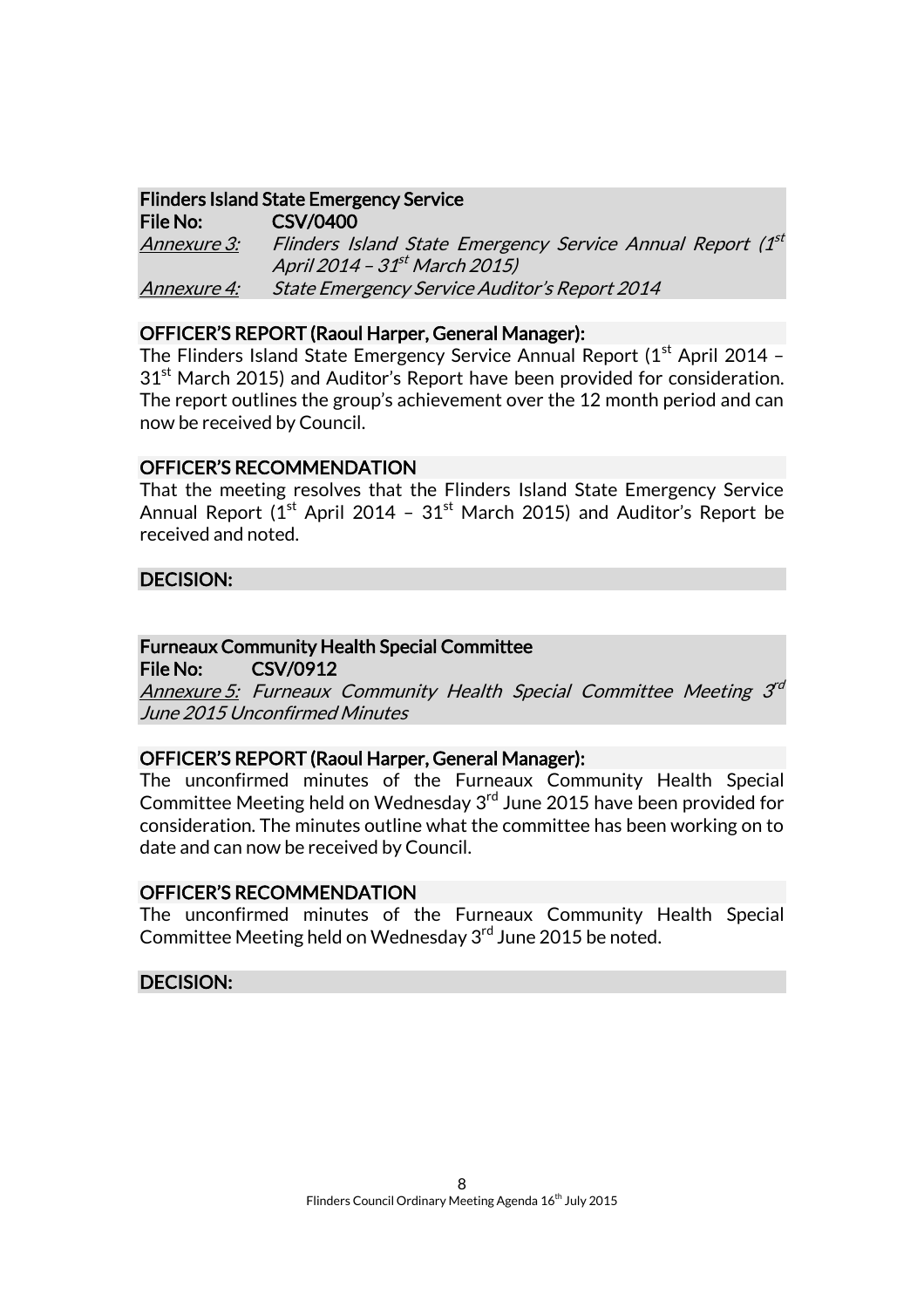### Furneaux (Emita) Hall & Recreation Ground Special Committee File No: AME/0502

Annexure 6: Furneaux (Emita) Hall & Recreation Ground Special Committee Meeting 25<sup>th</sup> June 2015 Unconfirmed Minutes

### OFFICER'S REPORT (Raoul Harper, General Manager):

The unconfirmed minutes of the Furneaux (Emita) Hall & Recreation Ground Special Committee Meeting held on Thursday  $25<sup>th</sup>$  June 2015 have been provided for consideration. The minutes outline what the committee has been working on to date and can now be received by Council.

## OFFICER'S RECOMMENDATION

The unconfirmed minutes of the Furneaux (Emita) Hall & Recreation Ground Special Committee Meeting held on Thursday  $25<sup>th</sup>$  June 2015 be noted.

#### DECISION:

## **COUNCILLORS' REPORTS**

Nil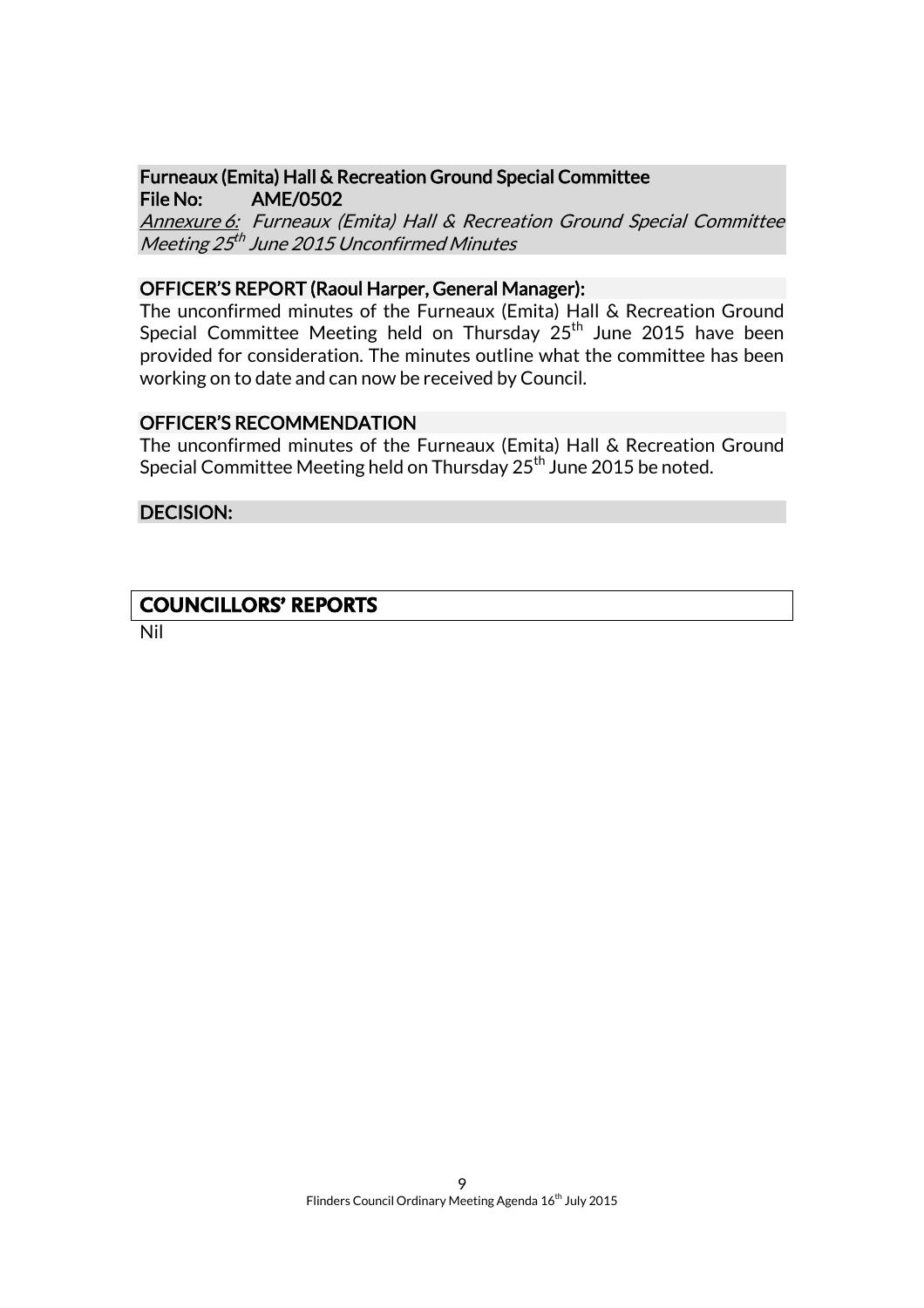## **MAYOR'S REPORT:**

| <b>ACTION</b>            | <b>Information</b> |
|--------------------------|--------------------|
| <b>PROPONENT</b>         | Mayor C Cox        |
| <b>FILE REFERENCE</b>    | COU/0600           |
| <b>ASSOCIATED PAPERS</b> | Nil                |

## REPORT:

## APPOINTMENTS:

| 18/06/15 | Meeting Westpac Regional Manager, Tasmania with Council |
|----------|---------------------------------------------------------|
| 18/06/15 | <b>Council Meeting</b>                                  |
| 19/06/15 | Rock - the exhibition                                   |
| 23/06/15 | Met with community member re community grant allocation |
|          | process                                                 |
| 24/06/15 | <b>GM Performance Review</b>                            |
| 27/06/15 | Lions Changeover Dinner                                 |
| 30/06/15 | Met with the State Cabinet with Council                 |
| 30/06/15 | Community lunch with the State Cabinet                  |
| 30/06/15 | Afternoon tour with the Deputy Premier and Treasurer of |
|          | School & Markarna Park                                  |
| 01/07/15 | Lady Barron Hall Special Committee Meeting              |
| 02/07/15 | <b>Council Workshop</b>                                 |
| 04/07/15 | Junior Football                                         |

## Local Government Association of Tasmania (LGAT)

Welcome new CEO, Katrena Stephenson. Katrena was previously the Policy Director for LGAT. Congratulations to the newly elected members of the General Management Committee (GMC) of LGAT. The Meander Valley Council Mayor, Cr Craig Perkins, is the elected GMC Representative for the Northern Councils with populations less than 20,000.

The LGAT Conference is being held in Launceston on the 23<sup>rd</sup> and 24<sup>th</sup> July. This is preceded by the Annual General Meeting and a General Meeting on 22<sup>nd</sup> July. This year the week has been turned into an extravaganza of events for Local Government Representatives. On Monday the 20<sup>th</sup> there is a preconference forum called – A Healthy Change, focusing on food security. LGAT has organised a Local Government Research Symposium on the 21<sup>st</sup> and on the  $23<sup>rd</sup>$  there is a breakfast organised by the Northern Councillor's Group, C8 with guest speaker focusing on opportunities of the NBN. The week will also include a meeting of Northern Tasmania Development (NTD). This is the first time that the Conference has been preceded by forums and it makes for a full week of interesting Local Government orientated information and networking opportunities that Flinders Council representatives might not otherwise attend.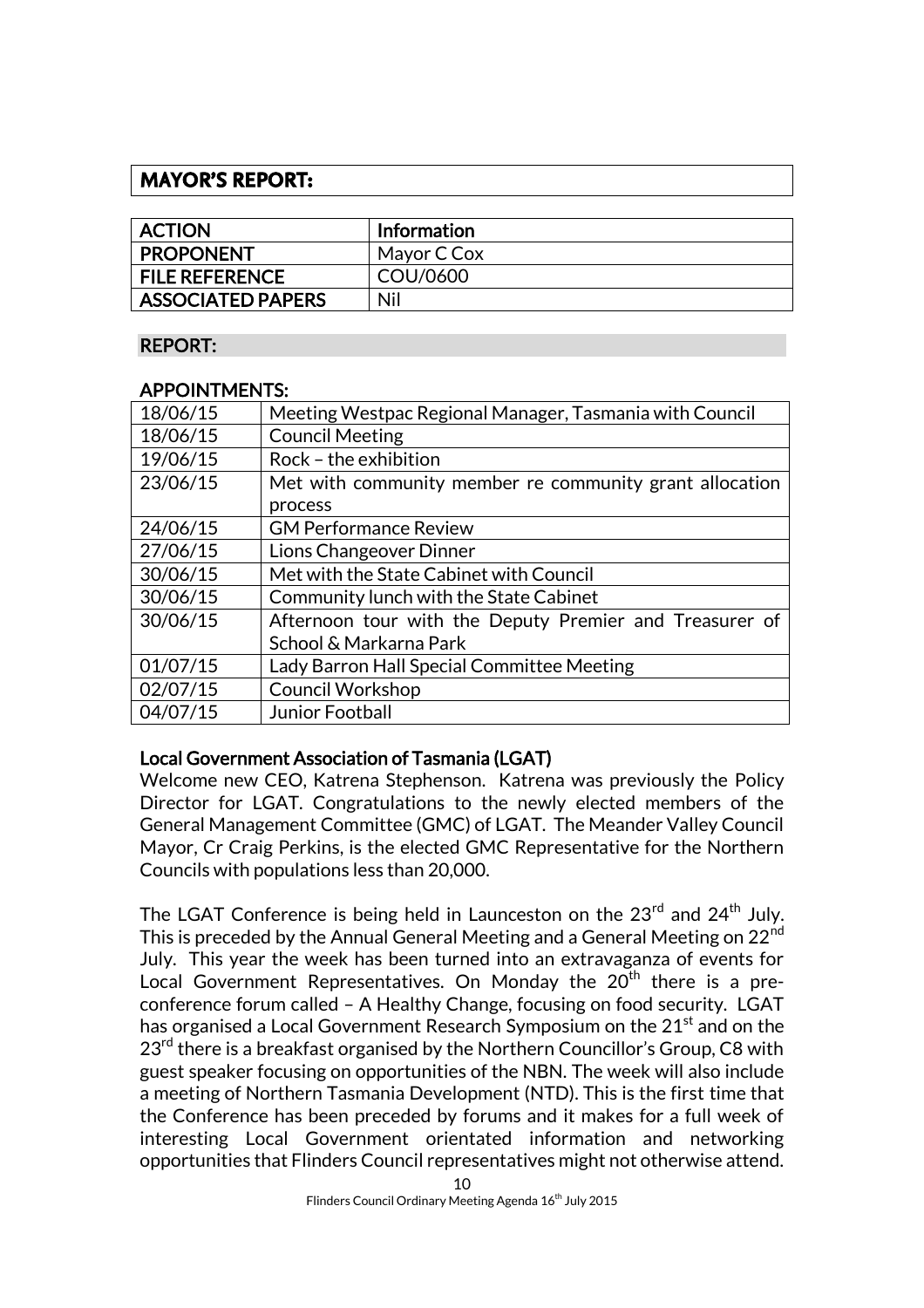I wish to thank LGAT for the Bass Strait Islands' subsidy they have applied to the conference attendance fees. The Deputy Mayor, Cr Willis and myself will be your Councillor representatives at the Conference. We will also be taking this opportunity to network with other Councillors and staff.

#### State Government Cabinet Visit

I have been extremely privileged to welcome the full State Cabinet to the Island for a Cabinet Meeting. Councillors met with the Cabinet in the morning and also attended the lunch put on by the members for Bass, The Hon. Peter Gutwein MP, The Hon Michael Ferguson MP and Sarah Courtney MP. The Deputy Mayor then accompanied the Minister for Health and the Minister for Human Services on a tour of the Multi-Purpose Centre, the General Manager accompanied the Minister for Infrastructure and the Minister for Resources to view the Port, whilst I then accompanied the Minister for Education and the Treasurer to visit the School. The Premier and other Cabinet members visited with the Flinders Island Aboriginal Association Inc. and flew to Cape Barren Island. Those remaining on Flinders were hosted to afternoon tea at Markarna Park.

Both from my point of view and feedback from the visitors, this was a very successful visit. Council indicated that it is very appreciative of the dollars that have been spent on the Island in recent years and the support given in maintaining good sea access, highlighting that this assists Council in being proactive in maintaining and upgrading its own infrastructure. The major area that Council is working on now, and that causes the most angst in the community, is the limited and unreliable access to telecommunications, both as phone and data transfer, and that an upgrade of these is necessary for safety and to continue to grow the Islands.

I thank the Cabinet Members and Sarah for making the trip to Flinders for this historic event.

#### Local Government Reform

The Minister for Planning and Local Government has written outlining the next phase of the process for those Councils who have advised they will participate in discussions on amalgamation and resource sharing. Flinders Council has advised the Minister that it sees no advantage for its communities in the Council discussing amalgamation or a shared service model. The Council will be and is in contact with other northern councils on opportunities to resource share. Flinders already works with another Council in planning and building where it would cause exorbitant expense to the ratepayers to have staff with the required skill sets employed locally. In the letter received from the Minister on the 7<sup>th</sup> July, Minister Gutwein advised that *"a number of council's are now* prepared to engage in feasibility studies at a regional level." and states that "Given the potential benefits of a much broader, regional approach to resource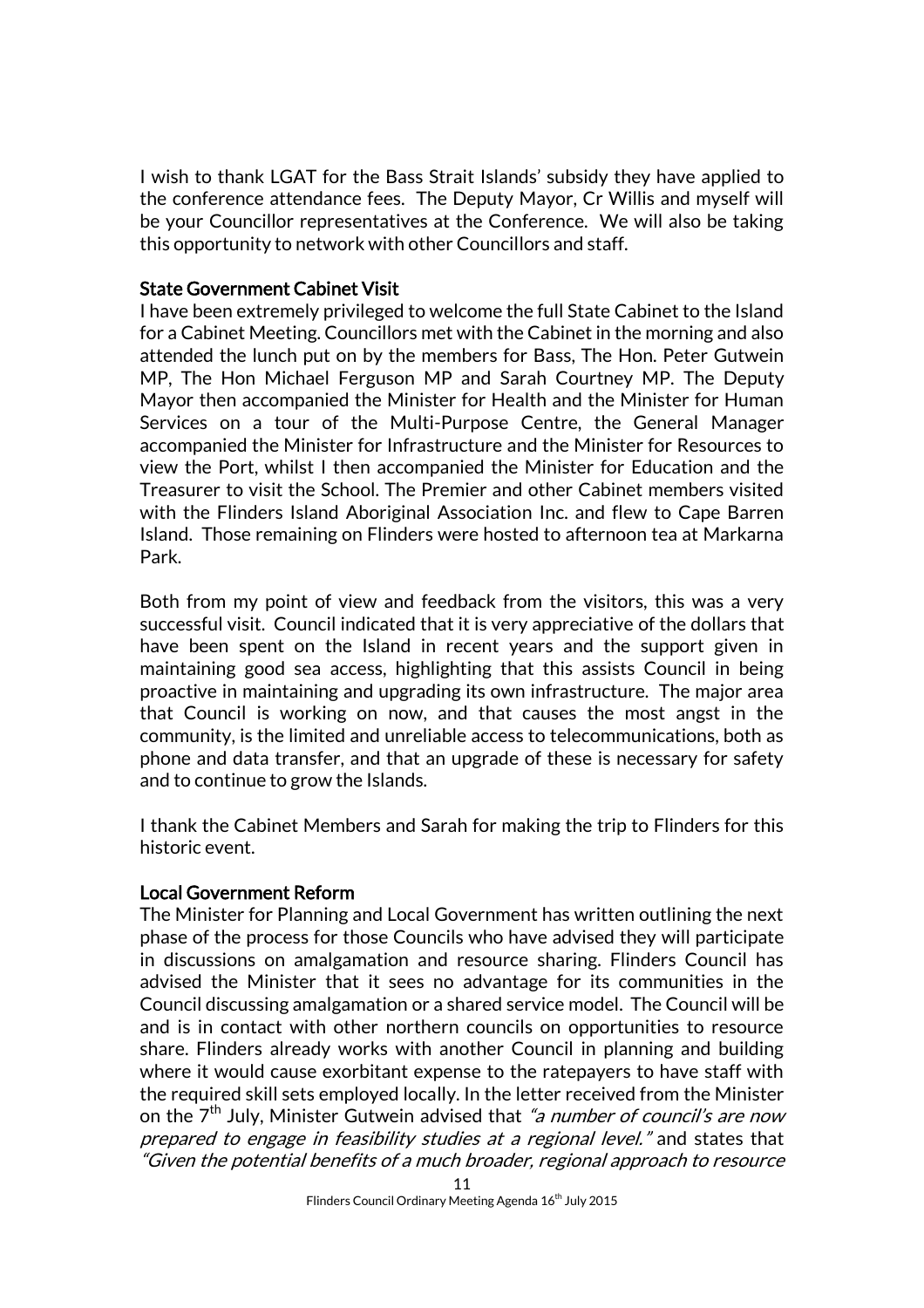sharing, it would be disappointing if there were a small number of councils in each region not participating in such major reform." and requests that Councils who elected to stay out of the process reconsider on the back of the emergence of the significant proposals that are being considered in all three regions." This is a matter that Council as a part of the northern region will need to consider.

## Whitemark Boat Ramp

Thanks to the Recreational Boating Fund, (funded from boat licence revenue for the purpose of improving recreational boating infrastructure around Tasmania), the Whitemark boat ramp will be upgraded this financial year. The Council's application for one to one funding to make improvements to the launching facility was successful, with \$42,500 being granted.

## Federal Government Funding for Local Government

The Federal Government, whilst freezing the Financial Assistance Grants (FAGs) to Councils, is increasing the amount of dollars available to Councils in other areas, such as roads in the form of Roads to Recovery funding. How much Flinders Council will be able to take advantage of these funding opportunities will very much depend on the regulations around each type of funding. For instance, for Roads to Recovery funding Council has to spend a substantial amount of its own money on roads, excluding the funding for roads that it receives in the form of FAGs. Application for and reporting on money available and received is time consuming and requires skill. The small council staff we have will be doing its best to take each and every opportunity as it arises, however there will be times when the staff capacity is stretched to the limit, particularly when you take into account the amount of regular reporting that is also required. Your Council staff are dedicated to working hard to achieve the best possible results for you, the rate payers, and community members in all areas of its activities.

## Legislation

Two sets of remade and amended local government regulations came into effect on the 29<sup>th</sup> June - Local Government (Meeting Procedures) Regulations 2015 and the Local Government (General) regulations 2015.

The major change that will be noticeable to ratepayers is that Council no longer has to advertise scheduled Ordinary Meetings of Council in the Examiner. One notice giving the set dates of the meetings for the year will suffice. Only changes to meeting dates than have to be advertised in the Examiner (as our daily paper). The list of dates will be on Council's website and on the Notice Board at the Council entrance. Each Council Meeting will continue to be advertised in the Island News.

Strengthened Code of Conduct for Councillors legislation did not pass the upper house. This legislation was initiated by the Local Government Sector and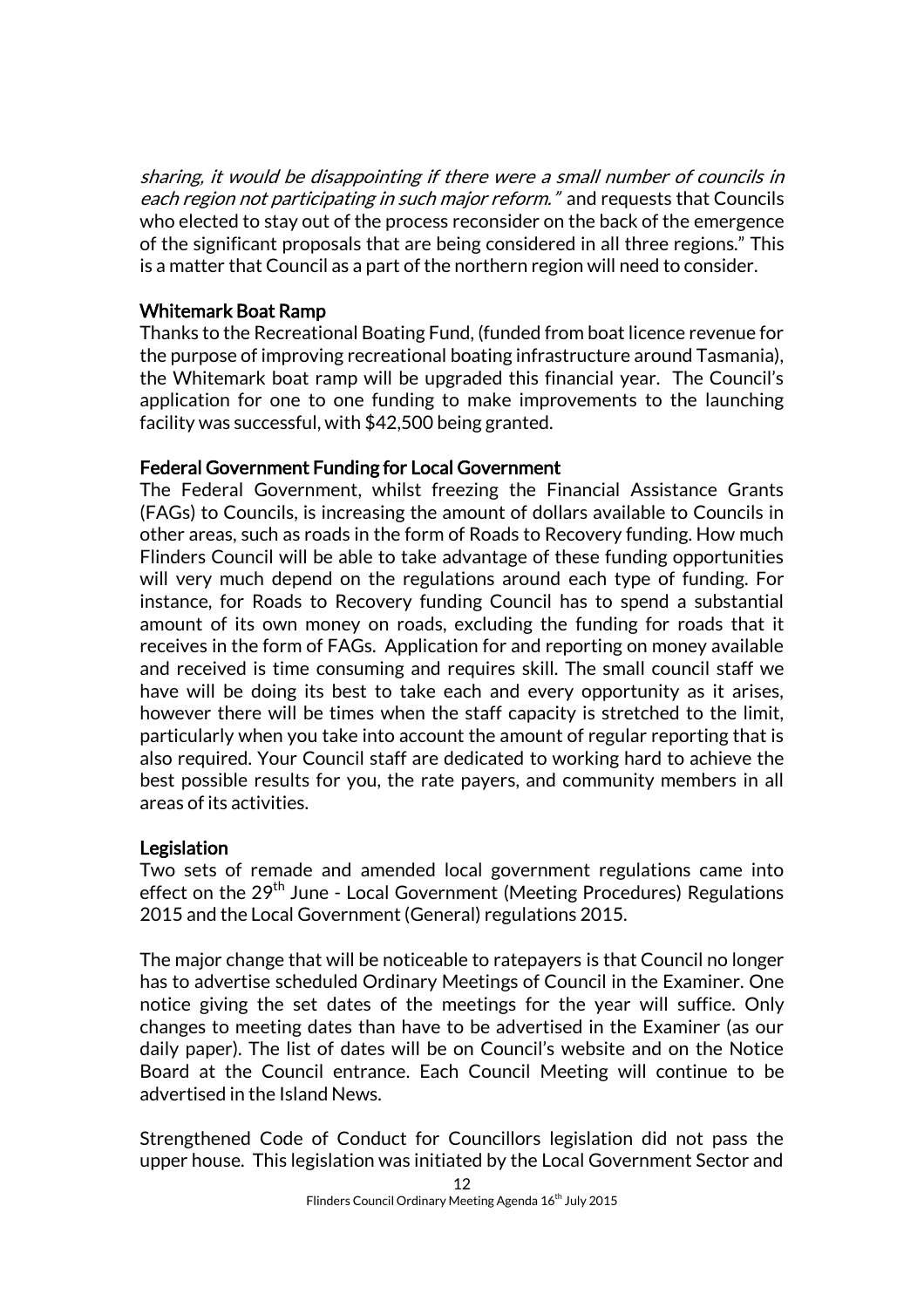has been some time in the making. The issue will be discussed further at the upcoming LGAT meetings.

| <b>DATE</b> | <b>WHO</b>                                  | <b>SUBJECT</b>                                                           |
|-------------|---------------------------------------------|--------------------------------------------------------------------------|
| 01/06/15    | Emita Hall                                  | Update and thank you                                                     |
|             | Committee                                   |                                                                          |
| 15/06/15    | <b>LGAT</b>                                 | Media release - New CEO                                                  |
| 17/06/15    | University of                               | Children's University Tasmania - Launch                                  |
|             | Tasmania                                    | Invitation                                                               |
| 18/06/15    | Tasmanian Audit                             | <b>Change of Address</b>                                                 |
|             | Office                                      |                                                                          |
| 18/06/15    | Sarah Ferguson                              | Invitation to light luncheon on 30/6/15                                  |
|             | Office                                      |                                                                          |
| 18/06/15    | <b>LGAT</b>                                 | Election timetable for Election of President                             |
| 18/06/15    | C Narkowicz, Xderma<br>Pty Ltd              | Kunzea oil distillation                                                  |
| 18/06/15    | Minister for Planning<br>& Local Government | Media Release on Local Government Reform                                 |
| 19/06/15    | <b>Flinders Lions Club</b>                  | Invitation to Changeover Dinner 27/6/15                                  |
| 19/06/15    | A Nikolic, MP                               | Changes to criteria for Black Spot Funding                               |
| 19/06/15    | <b>Australian Property</b>                  | <b>Excellence in Local Government Property</b>                           |
|             | Institute                                   | Award - Victoria & Tasmania, closes 28/8/15                              |
| 19/06/15    | A Nikolic MP                                | Response to query on 12nm definition of                                  |
|             |                                             | Australian Territory for biosecurity purposes                            |
| 22/06/15    | Chair, Tasmanian                            | Invite - 10 <sup>th</sup> Annual Tasmanian Parliamentary                 |
|             | Parliamentary Prayer                        | Prayer Breakfast, 19/8/15                                                |
|             | <b>Breakfast Executive</b>                  |                                                                          |
| 22/06/15    | <b>Australian Education</b>                 | <b>TAFE Under Attack</b>                                                 |
|             | <b>Union Tasmanian</b>                      |                                                                          |
|             | <b>Branch</b>                               |                                                                          |
| 23/06/15    | Australian Bureau of                        | Your Invitation to the ABS Demography                                    |
| 23/06/15    | <b>Statistics</b>                           | Roadshow - Hobart - 15/7/15                                              |
|             | Department of<br><b>Premier and Cabinet</b> | Amended local government regulations will<br>take effect on 29 June 2015 |
|             | - Local Government                          |                                                                          |
|             | <b>Division</b>                             |                                                                          |
|             |                                             |                                                                          |
| 23/06/15    | Department of Police                        | <b>Emergency Services Medals Nominations</b>                             |
|             | and Emergency<br>Management                 |                                                                          |
| 24/06/15    | <b>LGAT</b>                                 | Conference attendance confirmation with                                  |
|             |                                             | discount for Islands                                                     |
| 25/06/15    | <b>Tasmanian Audit</b>                      | Terms of Audit engagement for the Audit of the                           |
|             | Office                                      | <b>Financial Report of Flinders Council</b>                              |
| 25/06/15    | C Griffin, CEO                              | New Tasmanian Visitor Survey Results ending                              |
|             | <b>Tourism Northern</b>                     | <b>March 2015</b>                                                        |
|             | Tasmania                                    |                                                                          |

## CORRESPONDENCE IN: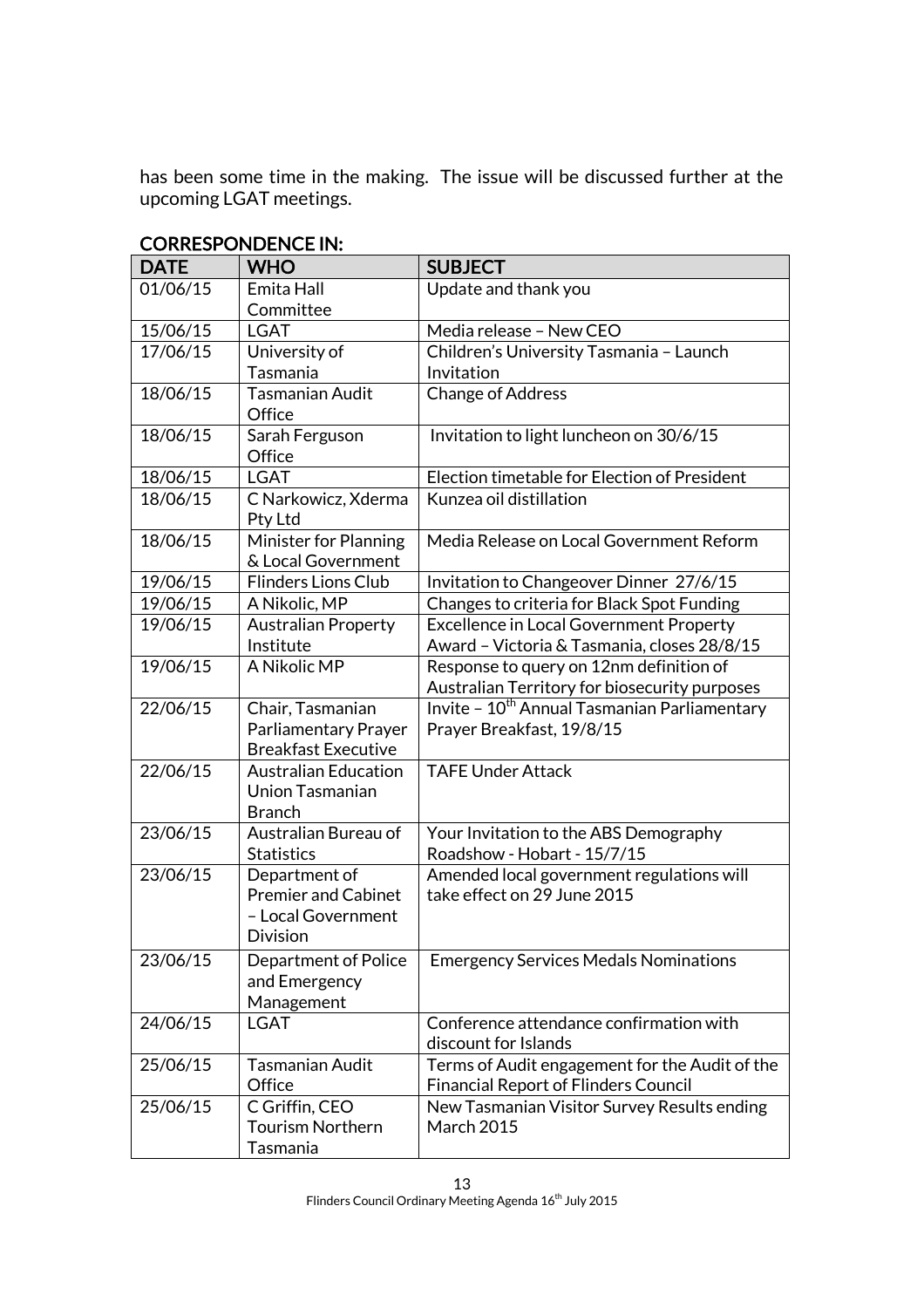| 25/06/15             | Chairman, Tourism<br>Northern Tasmania  | Invitation-informal dinner with the Board of<br>Tourism North Tasmania - 20/6/15 (accepted) |
|----------------------|-----------------------------------------|---------------------------------------------------------------------------------------------|
| 25/06/15             | <b>Flinders Council</b>                 | Householder - Waste Management                                                              |
|                      |                                         |                                                                                             |
| 25/06/15             | Deputy Prime                            | Media Release on fuel excise and extra money                                                |
|                      | Minister, Warren                        | for roads                                                                                   |
|                      | <b>Truss</b>                            |                                                                                             |
| 26/06/15             | Tasmanian                               | Nominations now open                                                                        |
|                      | Community<br><b>Achievement Awards</b>  |                                                                                             |
| 26/06/15             | K Stephenson, CEO                       | Re Local Government (Code of Conduct)                                                       |
|                      | of LGAT                                 | Amendment Bill not passing the Upper House                                                  |
| 26/06/15             | Hon Rene Hidding                        | Advice of approval of MAST grant for                                                        |
|                      | MP, Minister for                        | improvements to Whitemark boat ramp                                                         |
|                      | Infrastructure                          |                                                                                             |
| 26/06/15             | <b>Biosecurity Tasmania</b>             | Biosecurity Advisory 17/2015 - First meeting of                                             |
|                      |                                         | the Tasmanian Cat Management Reference                                                      |
|                      |                                         | Group                                                                                       |
| 26/06/15             | TasWater                                | Notice of General Meeting on 28 <sup>th</sup> July and                                      |
| 29/06/15             | <b>Tas Audit Office</b>                 | Agenda<br><b>Determination of Audit Fees</b>                                                |
| 29/06/15             | <b>Tasmanian Electoral</b>              | <b>LGAT President Election Timetable</b>                                                    |
|                      | Office                                  |                                                                                             |
| 29/06/15             | Tasmania Taskforce                      | Employment, Education, Development and                                                      |
|                      |                                         | Growth                                                                                      |
| 29/06/15             | G Palmer, LGAT                          | Development of Tasmanian Cat Management                                                     |
|                      |                                         | Plan                                                                                        |
| 30/06/15             | M Wheatley                              | Mobile phone coverage Black Spot funding -<br>$2nd$ round                                   |
| 30/06/25             | Primary Health                          | Introducing Primary Health Tasmania                                                         |
|                      | Tasmania                                |                                                                                             |
| 30/06/15             | D Le Merchant.                          | Dorset Council meeting decision to withdraw                                                 |
|                      | Northern Tasmanian                      | from NTD                                                                                    |
|                      | Development (NTD)                       |                                                                                             |
| 30/06/15             | <b>NTD</b>                              | Latest update of the Northern Tasmania                                                      |
|                      |                                         | <b>Regional Futures Plan</b><br>Moving on from TasPorts                                     |
| 01/07/15<br>01/07/15 | J. Johnston, TasPorts<br>M Ferguson MP, | Update on health changes in Tasmania                                                        |
|                      | Minister for Health                     |                                                                                             |
| 01/07/15             | <b>LGAT</b>                             | Invitation to "A Healthy Change" workshop                                                   |
|                      |                                         | 20/7/15 (accepted)                                                                          |
| 01/07/15             | President, FITBA                        | Launceston airport                                                                          |
| 03/07/15             | Dr K Stephenson,                        | Advance notice of Late Agenda Item re public                                                |
|                      | CEO, LGAT                               | access to TasWater test results for town water                                              |
| 03/07/15             | Dr K Stephenson,                        | <b>Consultation Draft Exposure Land Use</b>                                                 |
|                      | CEO, LGAT                               | Planning and Approvals (Tasmanian Planning                                                  |
|                      |                                         | Scheme) Amendment Bill 2015, LGAT<br>consulting with Planners                               |
|                      |                                         |                                                                                             |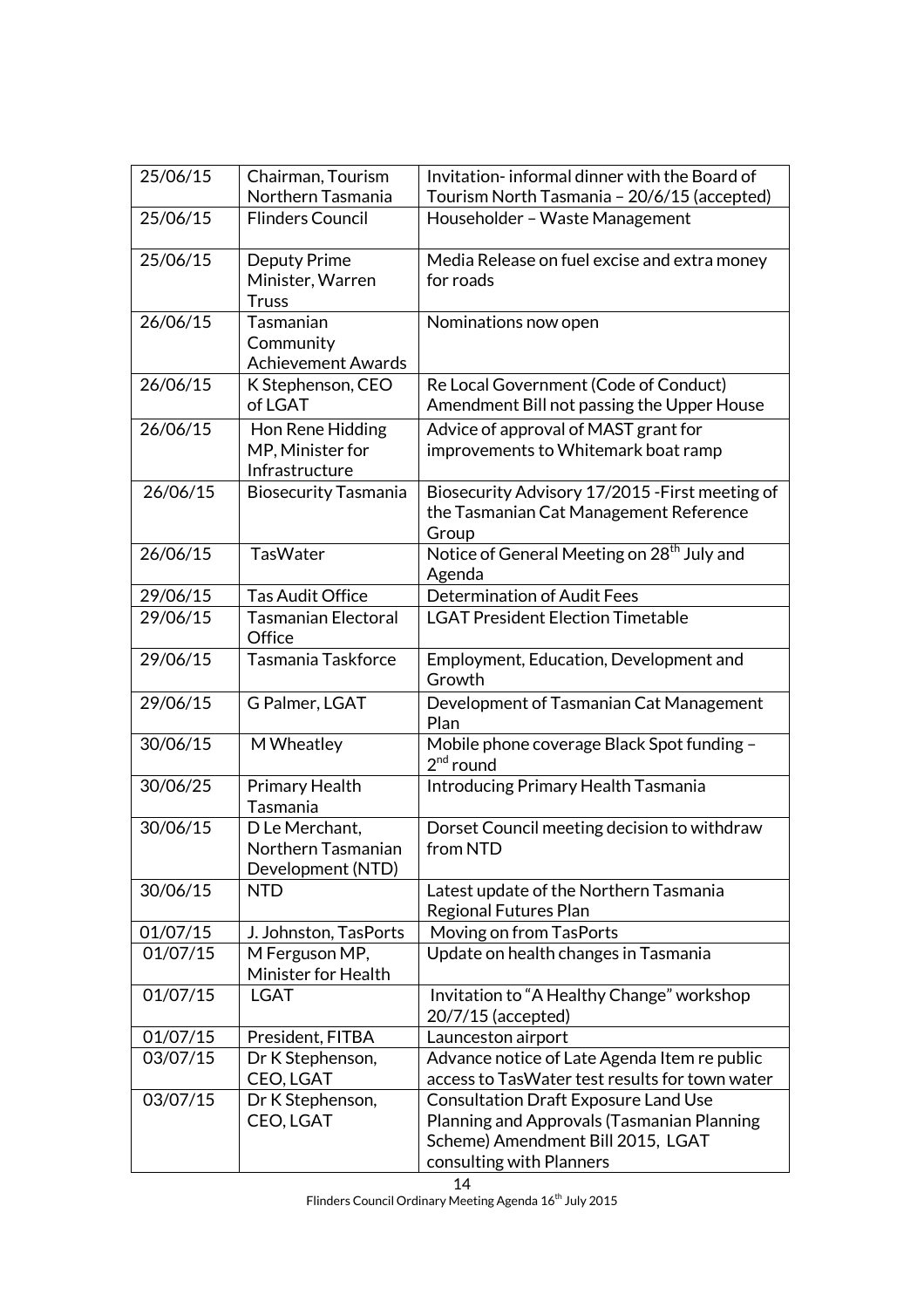| 06/07/15 | Community<br><b>Achievement Awards</b> | <b>Tasmanian Community Achievement Awards</b><br>have been launched for 2015 |
|----------|----------------------------------------|------------------------------------------------------------------------------|
|          |                                        |                                                                              |
| 06/07/15 | The Hon Warren                         | Outline of Federal Funding available to Local                                |
|          | <b>Truss MP</b>                        | Governments and forward payment of FAG                                       |
|          |                                        | Grants                                                                       |
| 07/07/15 | Peter Gutwein MP,                      | Next steps in considering either improved                                    |
|          | Minister for Planning                  | shared services and/or voluntary                                             |
|          | and Local                              | amalgamations as a way to improve benefits to                                |
|          | Government                             | ratepayers                                                                   |
| 07/07/15 | Cr Tim Woinarski,                      | Breakfast with Guest Speaker, George Fong                                    |
|          | Co-Ordinator C8                        | 20/7/15                                                                      |
|          | <b>Working Group</b>                   |                                                                              |
| 07/07/15 | Co-ordinator,                          | Re access to Launceston Airport and pick up of                               |
|          | <b>Greater Launceston</b>              | clients                                                                      |
|          | District, Community                    |                                                                              |
|          | Transport                              |                                                                              |
| 08/07/15 | The Hon M.T. (Rene)                    | State Government 2015-16 Budget allocated                                    |
|          | Hidding MP, Minister                   | \$2.7 million to Dept. of State Growth to                                    |
|          | for Infrastructure                     | prepare for expiration of Various to Various                                 |
|          |                                        | Permits on the 31 December 2015                                              |
| 08/07/15 | Katrena Stephenson,                    | Outcome of General Management Committee                                      |
|          | <b>CEOLGAT</b>                         | elections                                                                    |
| 08/07/15 | Sarah Courtney, MP                     | Thank you for warm welcome received by the                                   |
|          |                                        | Cabinet and herself.                                                         |

## CORRESPONDENCE OUT:

| <b>DATE</b> | <b>WHO</b>                   | <b>SUBJECT</b>                                    |
|-------------|------------------------------|---------------------------------------------------|
| 17/06/15    | A Nikolic MP                 | Query on 12nm definition of Australian            |
|             |                              | waters for Biosecurity Purposes                   |
| 18/06/15    | S Gibson, ABC News           | Response to query and comment on<br>amalgamations |
| 21/06/15    | <b>Councillors</b>           | Summary Report - Why Local Government             |
|             |                              | Matters                                           |
| 21/06/15    | Councillors                  | Australian Government Regional                    |
|             |                              | Telecommunications Review - submissions           |
|             |                              | 15/7/15                                           |
| 24/06/15    | Councillors                  | Tas Water boil water alert and update to          |
|             |                              | customers on treated water installations          |
| 29/06/15    | Dorset Council, Deputy       | Re importance of NTD to region                    |
|             | <b>Mayor and Councillors</b> |                                                   |
| 30/06/15    | M Wheatley                   | Re Black Spot funding 2 <sup>nd</sup> Round       |
| 30/06/15    | <b>Councillors</b>           | Forward Payment of 2015-16 FAGs                   |
| 01/07/15    | Councillors                  | Media Release Australian Bureau of                |
|             |                              | <b>Statistics</b>                                 |
| 05/07/15    | Mayor, King Island           | Invitation to catch up at the LGAT                |
|             | Council                      | Conference                                        |
|             |                              |                                                   |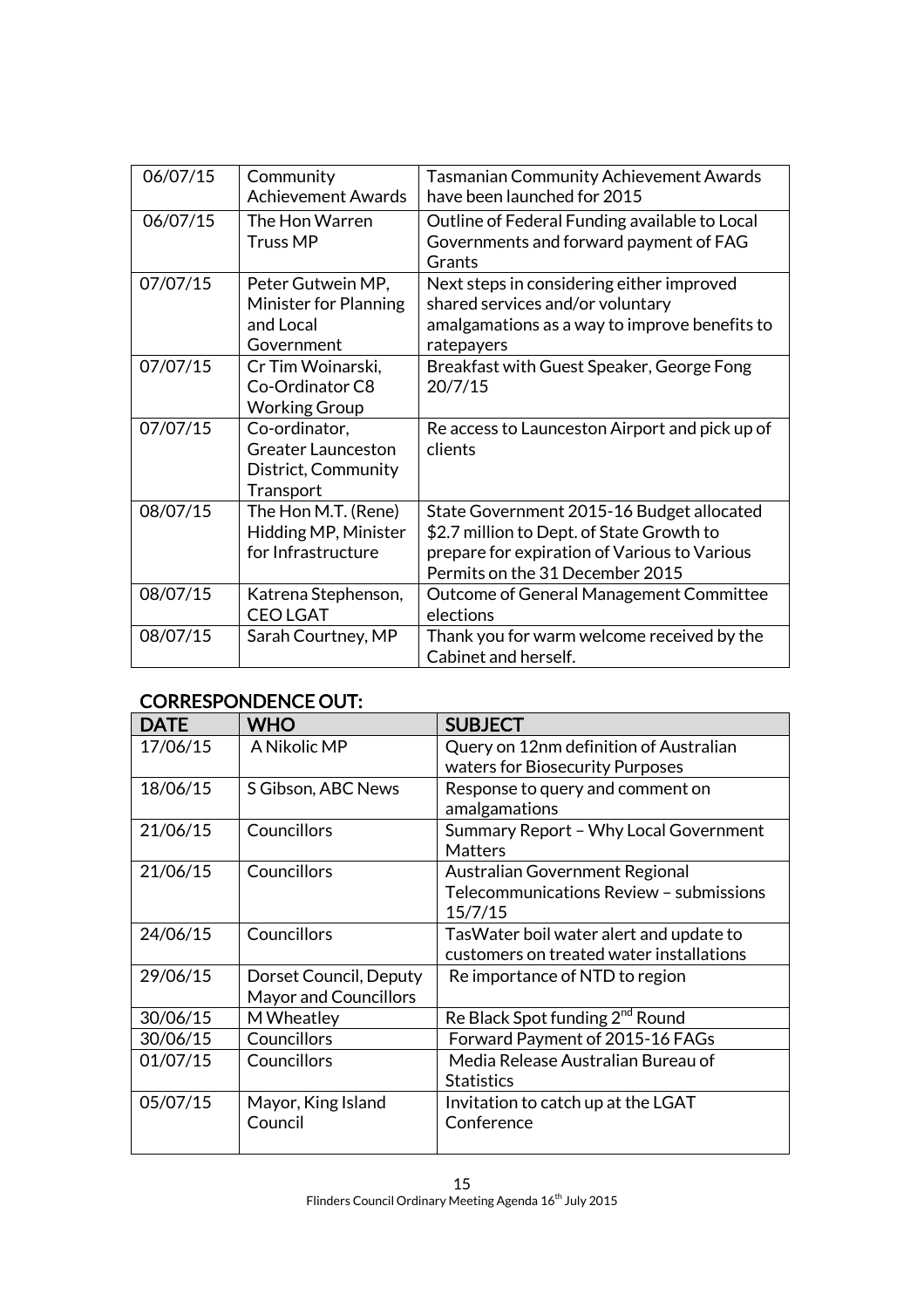| 09/07/15 | Co-ordinator, Greater<br>Launceston District, | I Response re query on pick up of clients at<br>Launceston Airport |
|----------|-----------------------------------------------|--------------------------------------------------------------------|
|          | Community Transport                           |                                                                    |

#### VOTING REQUIREMENTS:

Simple Majority

## RECOMMENDATION:

That the Mayor's report be received.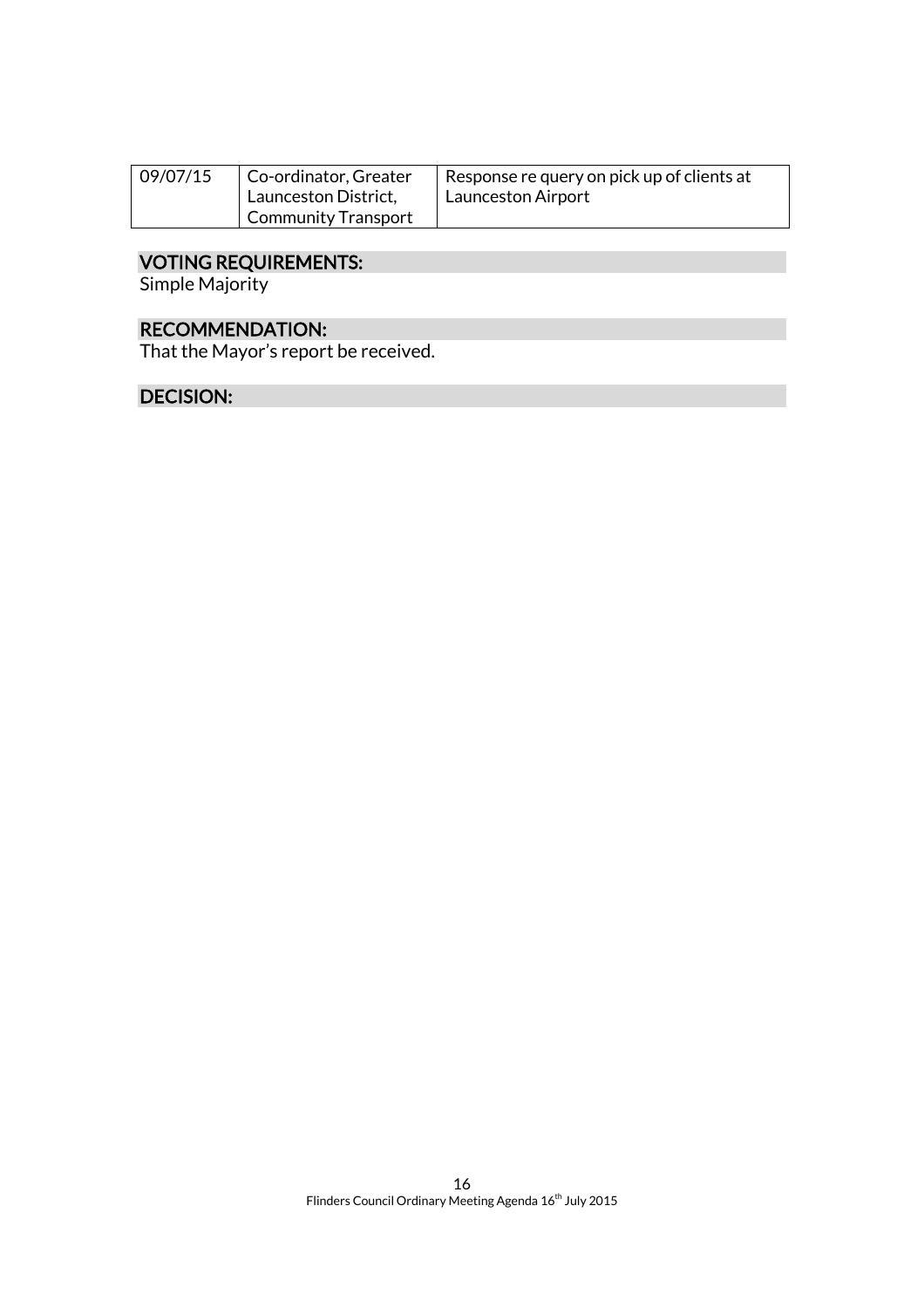## **OPERATIONAL BUSINESS OF COUNCIL**

#### A. CORPORATE SERVICES

| Item A1:        | Schedule of Fees & Charges 2015-16               |
|-----------------|--------------------------------------------------|
| <b>File No:</b> | <b>FIN/0701</b>                                  |
| Annexure 7:     | <b>DRAFT Fees &amp; Charges Schedule 2015-16</b> |

Item A2: Rates and Charges for 2015-2016 File No: FIN/0701

| Item A3:           | <b>Budget Estimates 2015-2016</b> |
|--------------------|-----------------------------------|
| File No:           | <b>FIN/0701</b>                   |
| <i>Annexure 8:</i> | DRAFT Budget Estimates 2015-2016  |

#### B. **GOVERNANCE**

| Item B1:    | Draft 2015-2019 Strategic Plan |
|-------------|--------------------------------|
| File No:    | ADM/0500                       |
| Annexure 9: | DRAFT 2015-2019 Strategic Plan |

| Item B2: | Draft 2015-2016 Annual Plan              |
|----------|------------------------------------------|
| File No: | <b>ADM0200</b>                           |
|          | Annexure 10: DRAFT 2015-2016 Annual Plan |

Item B3: Local Government Association of Tasmania (LGAT) General Meeting File No: COU/0303 Annexure 11: LGAT Annual General Meeting Agenda 22 July 2015 Annexure 12: LGAT Annual General Meeting Attachments 22 July 2015

Item B4: Regional Resource Sharing File No: ADM/0500 Annexure 13: Letter 6th July - Minister for Local Government

Item B5: Council's 4th Quarterly Report File No: COU/0600 Annexure 14: Council's 4th Quarterly Report (April – June 2015)

Item B6: Councillor Resolution Report File No: COU/0600 Annexure 15: Councillor Resolution Report July 2015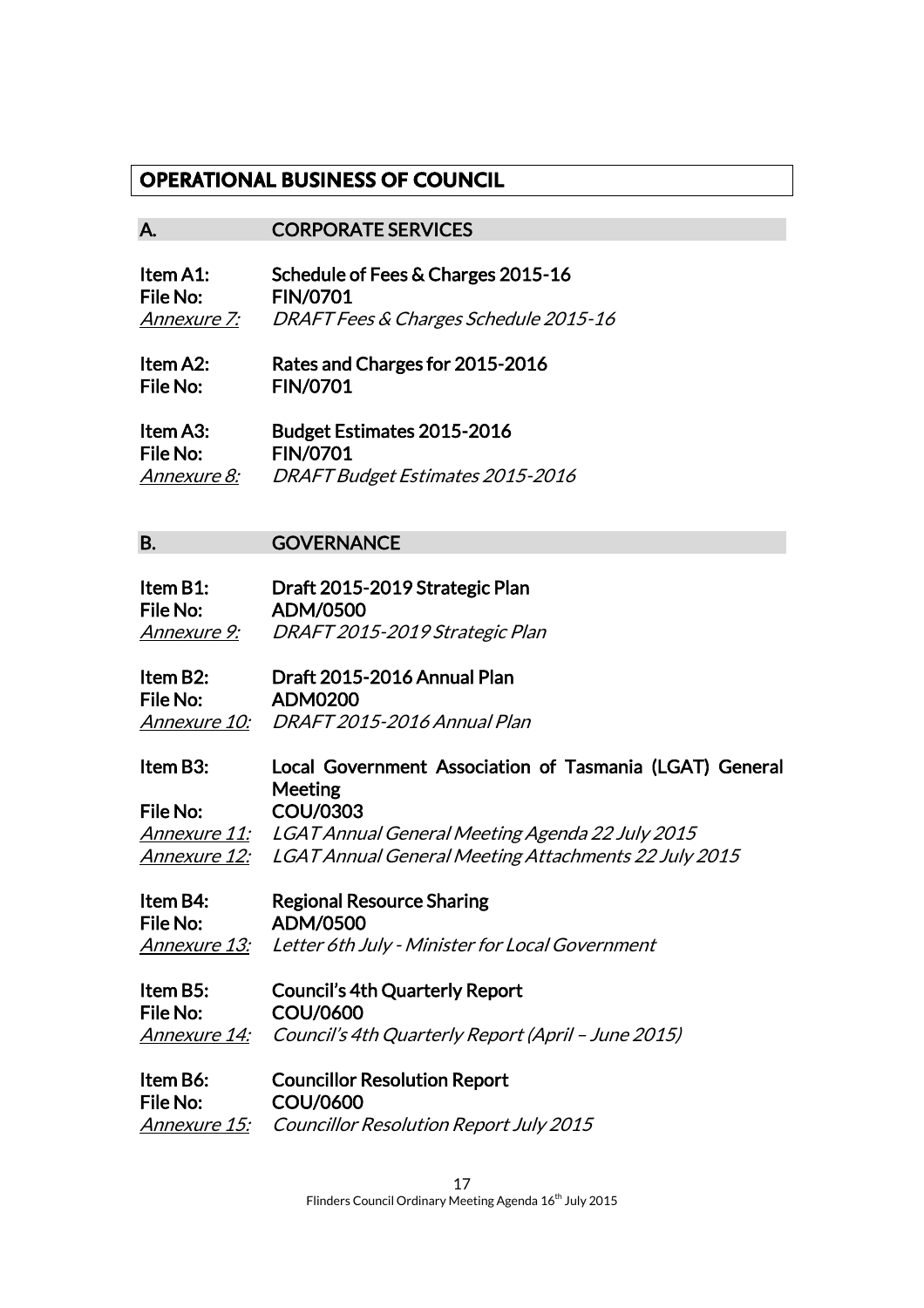## C. CLOSED COUNCIL

Item C1 & C2: Closed Council Item<br>File No: GOV/0600 GOV/0600 Annexures 16 - 18 CONFIDENTIAL For Elected Members Only

Meeting Closed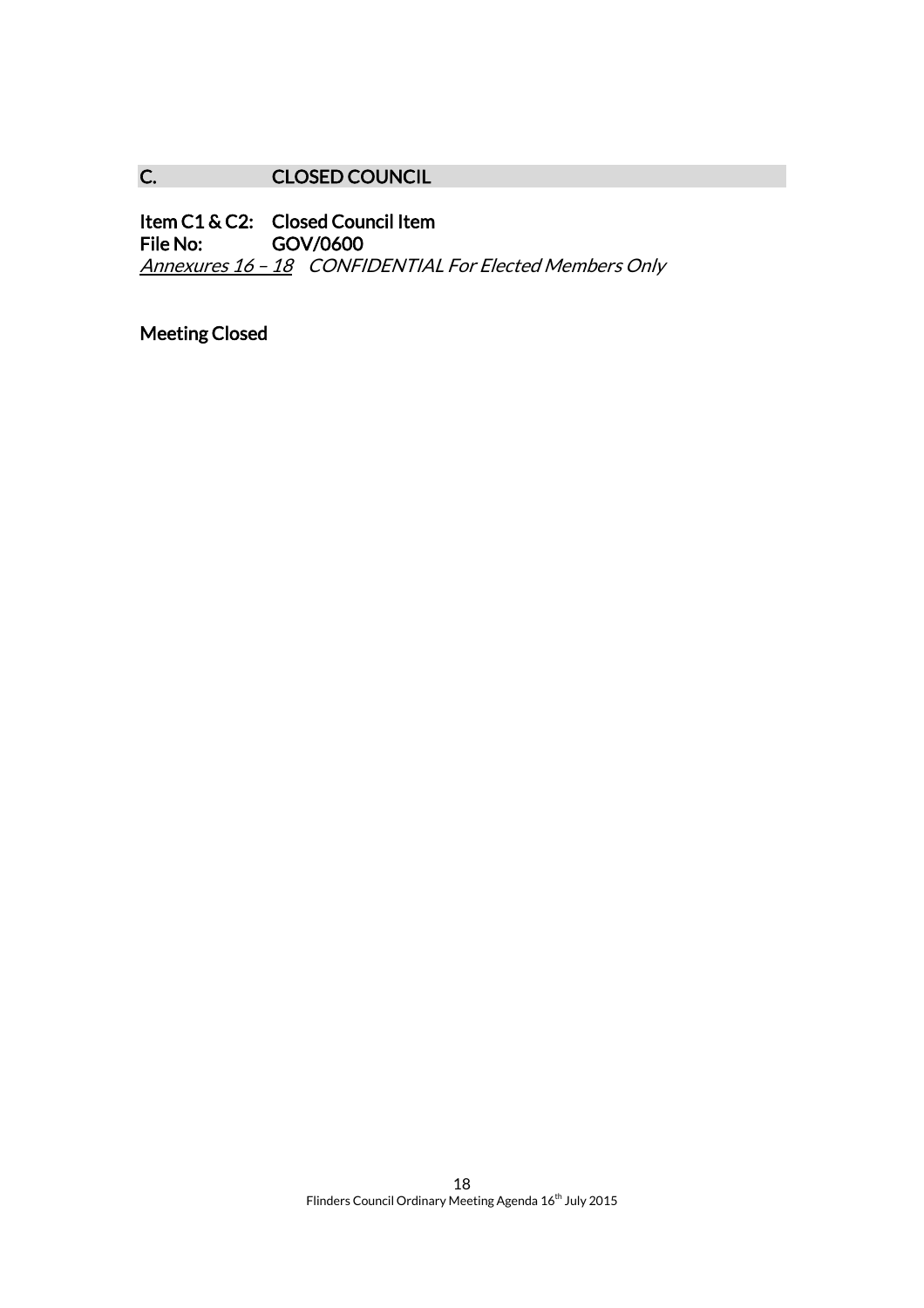## **A. CORPORATE SERVICES**

## Item A1: Schedule of Fees & Charges 2015-16

| <b>ACTION</b>            | <b>Decision</b>                              |
|--------------------------|----------------------------------------------|
| <b>PROPONENT</b>         | <b>Council Officer</b>                       |
| <b>OFFICER</b>           | Sophie Pitchford, Corporate Services Manager |
| <b>FILE REFERENCE</b>    | FIN/0701                                     |
| <b>ASSOCIATED PAPERS</b> | Annexure 7: DRAFT Fees & Charges Schedule    |
|                          | 2015-16                                      |

#### INTRODUCTION:

Under Section 205 of the *Local Government Act 1993*, Council can impose fees and charges with respect of the listed activities within the Act. These activities include the use of any property or facility owned by Council; any application, licence, permit, or registration granted by the Council.

## PREVIOUS COUNCIL CONSIDERATION:

Council Budget Workshops  $1<sup>st</sup>$  &  $2<sup>nd</sup>$  June 2015

## OFFICER'S REPORT:

Annually Council sets fees and charges to reflect costs of providing services to the Municipality in the most cost effective manner obtainable. Therefore, these costs should reflect any CPI increase posted by the Federal Government for the forthcoming financial year.

The proposed fees & charges were discussed at a Budget Workshop by Councillors and Staff, prior to being presented for formal adoption.

#### STATUTORY REQUIREMENT:

Local Government Act 1993

## POLICY/STRATEGIC IMPLICATIONS:

5. Corporate Governance and Intergovernmental Relations

5.1 Support the capacity and productivity of our organisation and a culture of professionalism, compliance, innovation and service.

5.1.3 Achieve a sustainable balance of income, investment and recurrent expenditure.

5.1.3.6 Deliver financial services including and not limited to creditors, debtors, rates receivables and investments.

#### BUDGET AND FINANCIAL IMPLICATIONS:

Minimal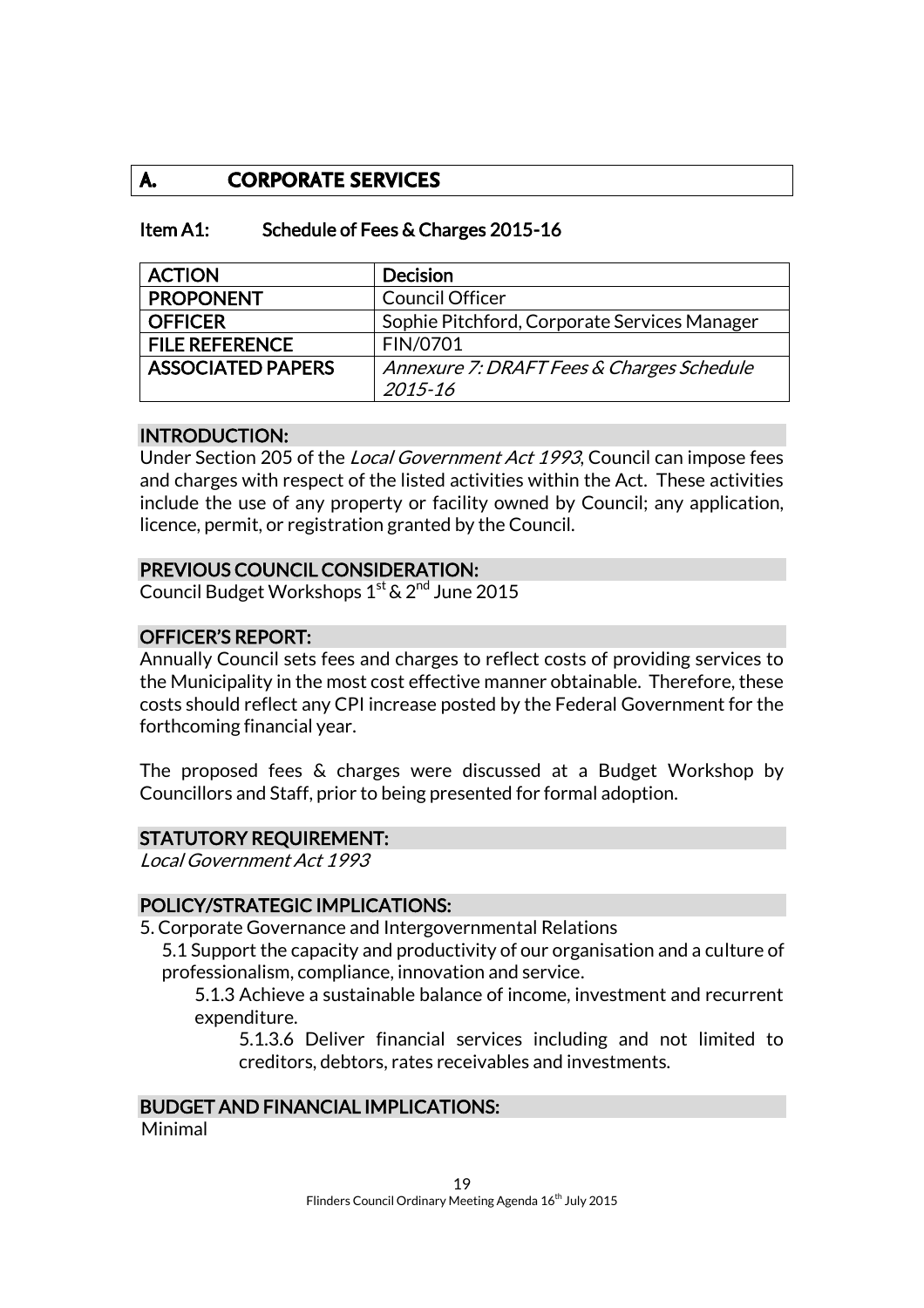## RISK/LIABILITY:

Maintaining a sound financial position is a critical function of a Council.

## VOTING REQUIREMENTS:

Absolute Majority

## OFFICER'S RECOMMENDATION:

Pursuant to Section 205 of the Local Government Act 1993; that Council adopts the Fees & Charges for the Financial Year 2015-16.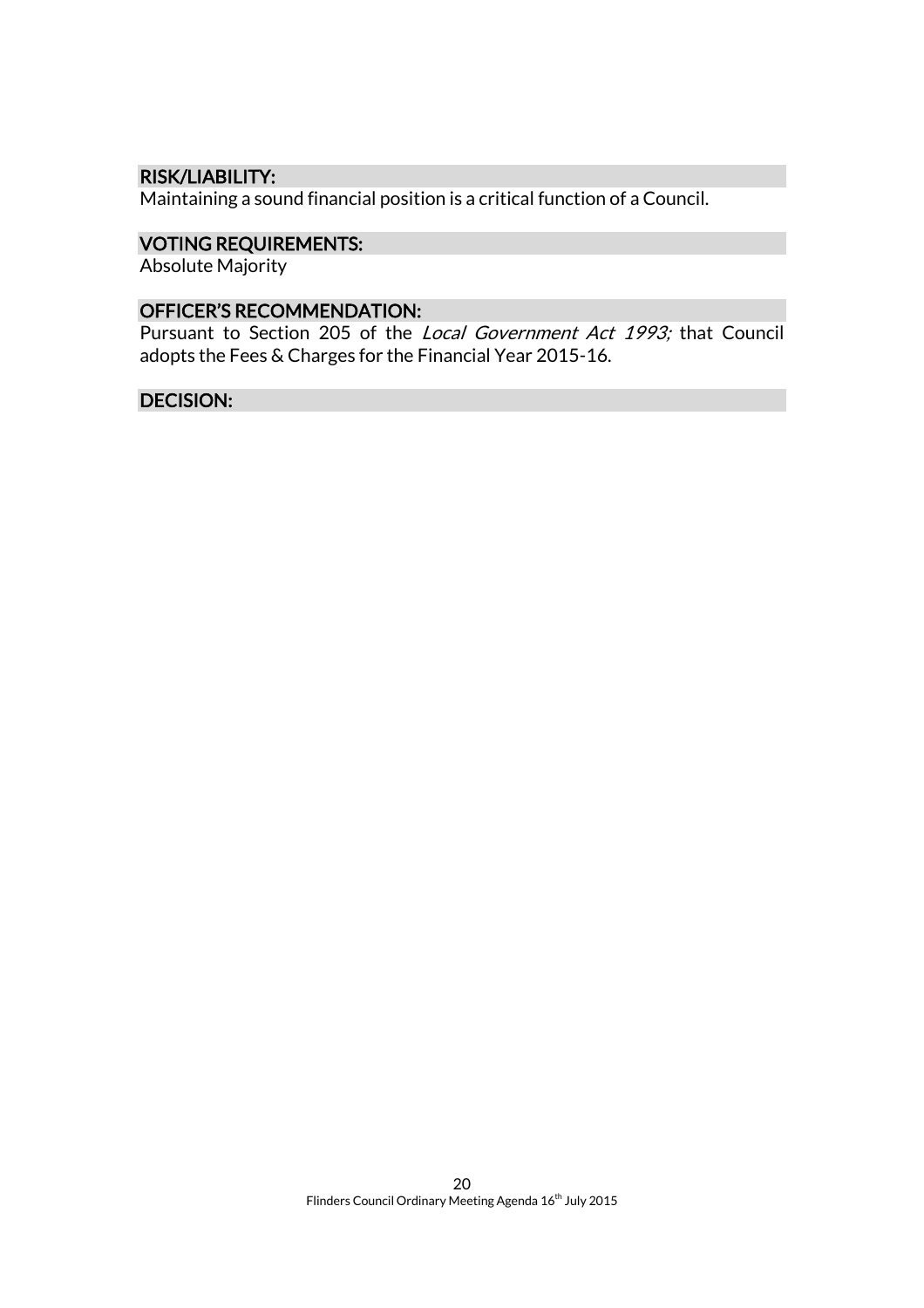#### Item A2: Rates and Charges for 2015-2016

| <b>ACTION</b>            | <b>Decision</b>                              |
|--------------------------|----------------------------------------------|
| <b>PROPONENT</b>         | <b>Council Officer</b>                       |
| <b>OFFICER</b>           | Sophie Pitchford, Corporate Services Manager |
| <b>FILE REFERENCE</b>    | FIN/0701                                     |
| <b>ASSOCIATED PAPERS</b> | Nil                                          |

#### INTRODUCTION:

Section 82 of the *Local Government Act 1993*, requires Council to prepare Budget Estimates of the Council's revenue and expenditure for each financial year.

As part of these Budget Estimates and pursuant to Section 90 of the *Local* Government Act 1993, Council can raise a general rate on all rateable land (excluding land which is exempt) within the Flinders Municipality, based on a cents in the dollar amount on the Assessed Annual Value (AAV) of the land.

## PREVIOUS COUNCIL CONSIDERATION:

Council Budget Workshops 1<sup>st</sup> & 2<sup>nd</sup> June 2015

## OFFICER'S REPORT:

Due to an increase in valuations, Council has decided not to increase the rate in the dollar for 2015-16. Below are the main areas of interest within the proposed 2015-16 rates resolution:-

#### Setting of General Rate

The proposed Budget Estimates for 2015-2016 provides for general rate revenue of \$1,280,659. This is represented by a rate in the dollar of 9.4704 cents in the AAV which together with some growth revenue, other income and cash reserves will provide an operating expenditure budget of \$5.7 million.

In line with Section 89B of the *Local Government Act 1993*, the relevant percentage for the purpose of minimum amounts must be set at 35% of the total rateable properties. Hence, Council's minimum amount is set at \$435 to be compliant.

## Fire Service Contribution

Pursuant to Part 5, Division 3 of the *Fire Service Act 1979*, Council is required to collect funds for firefighting services throughout the State and for 2015-16 year it will be 0.3296 cents in the dollar in respect of General Land.

The State Fire Commission has notified Council that the minimum levy has increased from \$37.00 to \$38.00 per assessment.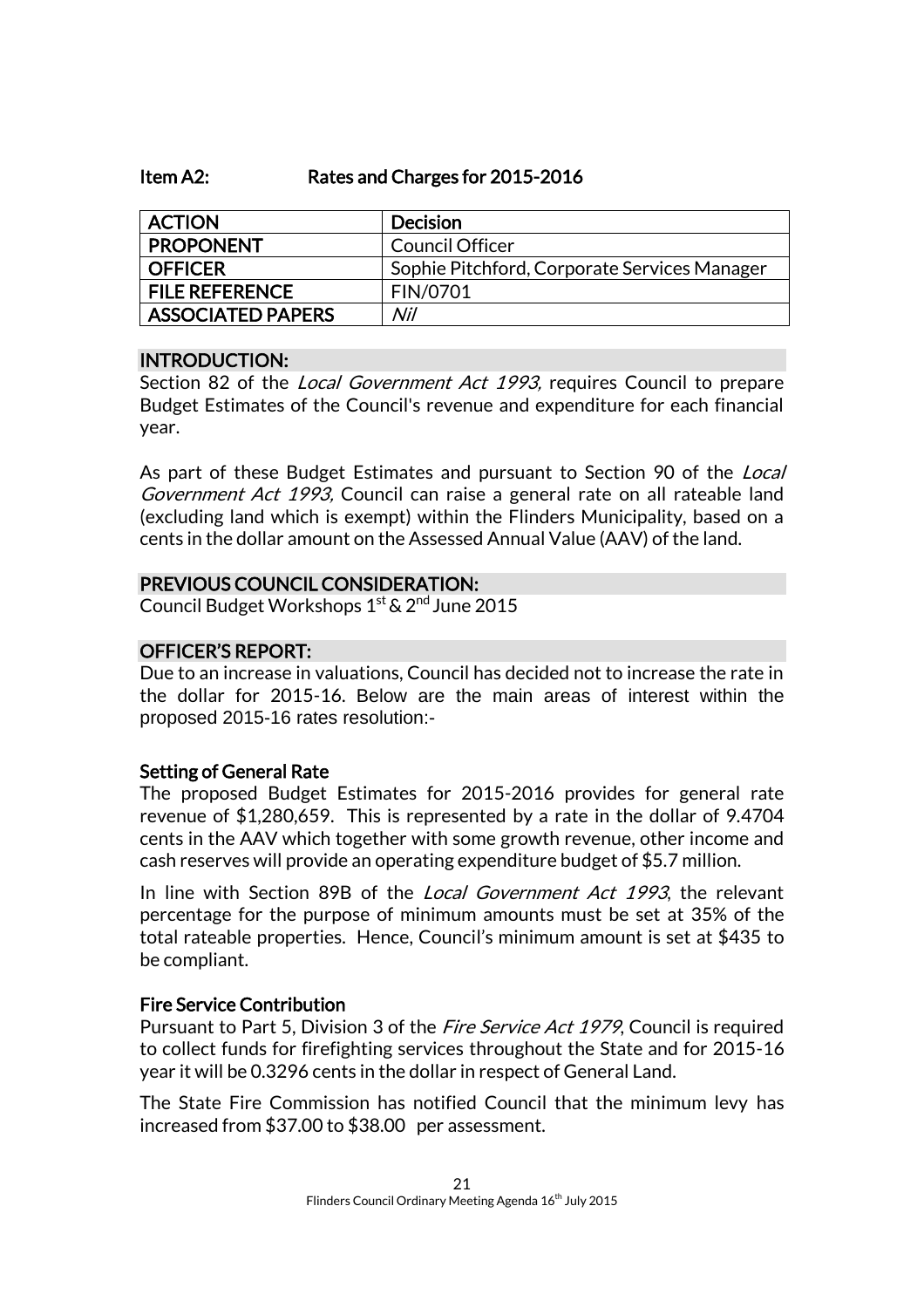## Waste Management

Under Section 93 (1)(d) of the Local Government Act 1993, a council may make a service rate for rateable land for waste management.

Council provides waste management services to all land within the Municipality which comprises waste disposal areas, waste transfer stations and other related waste management facilities such as recycling bins.

Council will be increasing their focus on waste management during 2015-16 by carrying out ongoing site improvements at Whitemark and the continuation of the introduction of recycling.

To accommodate this focus as well as meeting all statutory and environmental requirements involved, it is proposed to increase the waste management service fee from \$148 to \$152 per property.

#### STATUTORY REQUIREMENT:

Local Government Act 1993

## POLICY/STRATEGIC IMPLICATIONS:

- 5. Corporate Governance and Intergovernmental Relations
	- 5.1 Support the capacity and productivity of our organisation and a culture of professionalism, compliance, innovation and service.

5.1.3 Achieve a sustainable balance of income, investment and recurrent expenditure.

5.1.3.3 Deliver the new Budget Estimates for the proceeding financial year.

#### BUDGET AND FINANCIAL IMPLICATIONS:

The adoption of these Estimates provides the necessary funds for the implementation of the Annual Plan 2015-16 and to achieve Council's strategic outcomes detailed in Council's draft Strategic Plan.

#### RISK/LIABILITY:

Maintaining a sound financial position is a critical function of Council. Failure to be financially accountable has significant implications for Council.

#### VOTING REQUIREMENTS:

Absolute Majority

### OFFICER'S RECOMMENDATIONS:

That in accordance with the provisions of the *Local Government Act 1993*, Council adopts the Rates and Charges for the period 1 July 2015 to 30 June 2016 in accordance with the resolutions which follow:-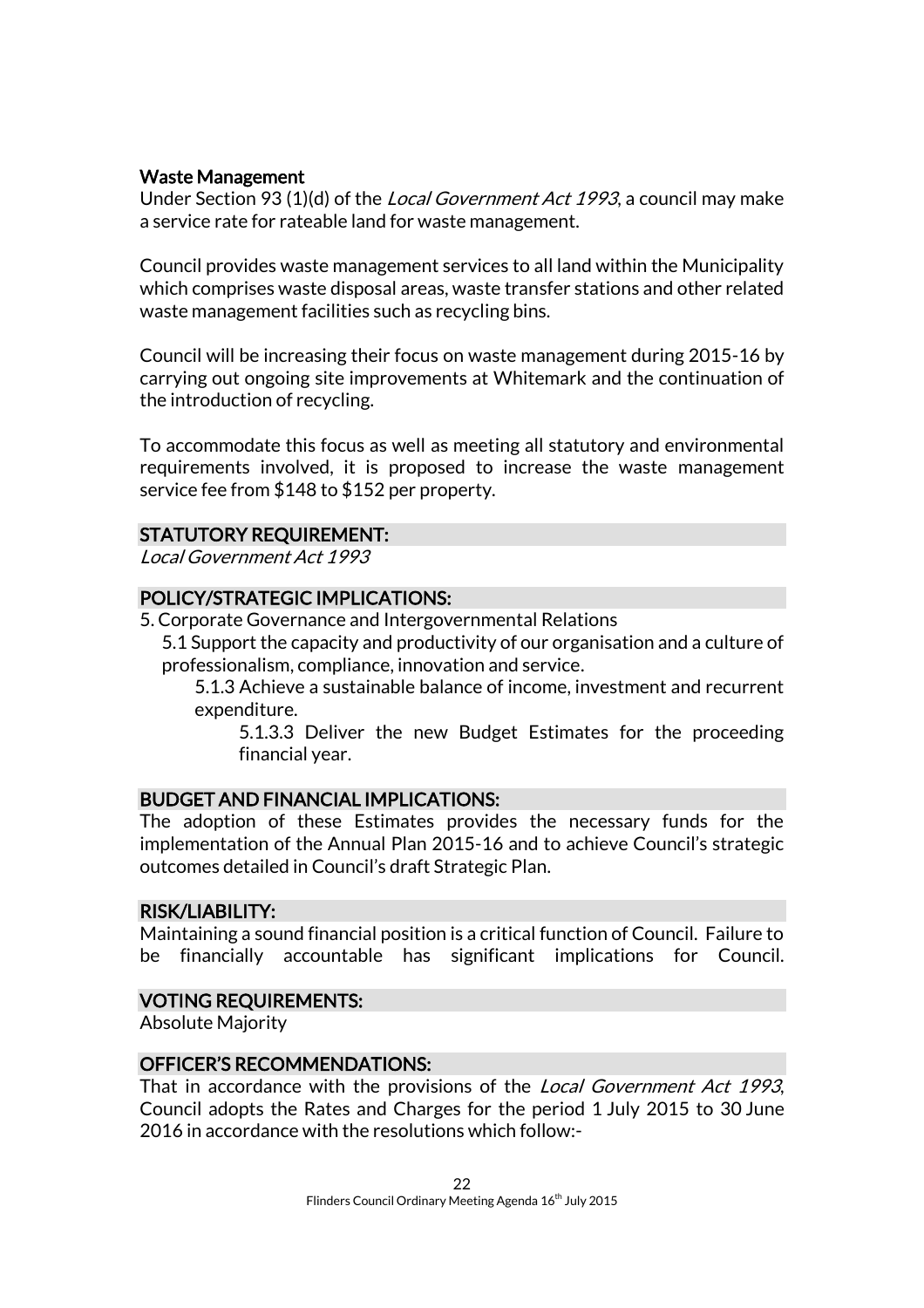## 1. General Rate:

- 1.1 Pursuant to Section 90 of the *Local Government Act 199*3. Council makes the following general rate on all rateable land (excluding land which is exempt pursuant to the provisions of Section 87) within the Municipal Area of Flinders for the period commencing 1 July 2015 and ending 30 June 2016, namely a rate of 9.4704 cents in the dollar on the assessed annual value of the land.
- **1.2** Pursuant to Section 90(4) of the *Local Government Act 199*3, Council sets a minimum amount payable in respect of the general rate of \$435.

## 2. Service Rates and Service Charges:

Pursuant to Sections 93, 93A, 94, 94A and 95 of the Local Government Act 1993, Council makes the following service rates and service charges on all rateable land within the Municipal Area of Flinders (including land which is otherwise exempt from rates pursuant to Section 87 but excluding Crown Land to which Council does not supply any of the following services) for the period commencing 1 July 2015 and ending on the 30June 2016, namely:-

## 2.1 Waste Management:

Service charges for the making available of Waste Management Services to all land within the Municipal Area comprising waste disposal areas, waste transfer stations and related waste management facilities of \$152.

## 2.2 Fire Service Contribution:

Pursuant to Section 93A of the Local Government Act 1993 Council makes the following service rates in respect of the Fire Service contributions it must collect under the *Fire Service Act 1979* for the rateable parcels of land within the Municipal Area as follows:-

District Cents in the Dollar of AAV

General Land 6.3296

Pursuant to Section 93(3) of the Local Government Act 1993 Council sets a minimum amount payable in respect of this service rate of \$38.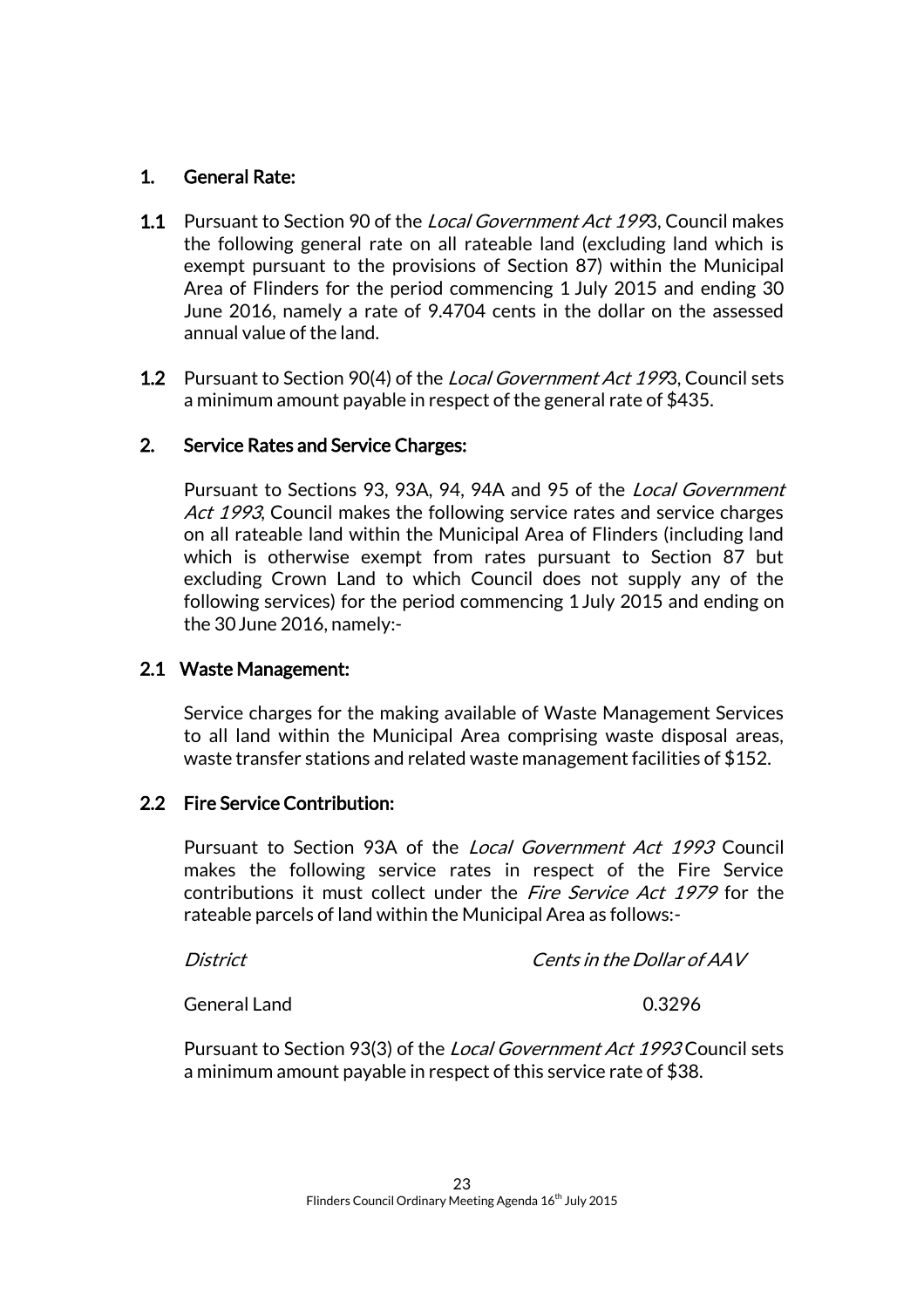## 3. Separate Land:

3.1 For the purposes of these resolutions the rates and charges shall apply to each parcel of land which is shown as being separately valued in the valuation list prepared under the *Valuation of Land Act 2001*.

## 4. Adjusted Values:

4.1. For the purposes of each of these resolutions any reference to assessed annual value includes a reference to that value as adjusted pursuant to Section 89 of the *Local Government Act 1993*.

## 5. Instalment Payment:

- 5.1 Pursuant to Section 124 of the *Local Government Act 1993*. Council:-
	- (a) Decides that all rates are payable by all rate payers by two instalments which must be of approximately equal amounts.
	- (b) Determines that the dates by which instalments are to be paid shall be as follows:-
		- (i) The first instalment on or before 21October 2015; and
		- (ii) The second instalment on or before 17February 2016.
	- (c) Where a ratepayer fails to pay any instalment within 21 days of the date on which the rates are due, the full amount owing becomes due and payable in accordance with Section 124 (5) of the *Local* Government Act 1993.

## 6. Discount:

Pursuant to Section 130 of the Local Government Act 1993 Council offers to all of the ratepayers who are liable to pay rates and charges a discount of 2% if the rates and charges are paid by one payment on or before 21 October 2015.

## 7. Penalty and Interest:

- 7.1 Pursuant to Section 128 of the Local Government Act 1993, if any rate or instalment is not paid on or before the date it falls due then:-
	- (a) There is payable a penalty of 10% of the unpaid rate or instalment; and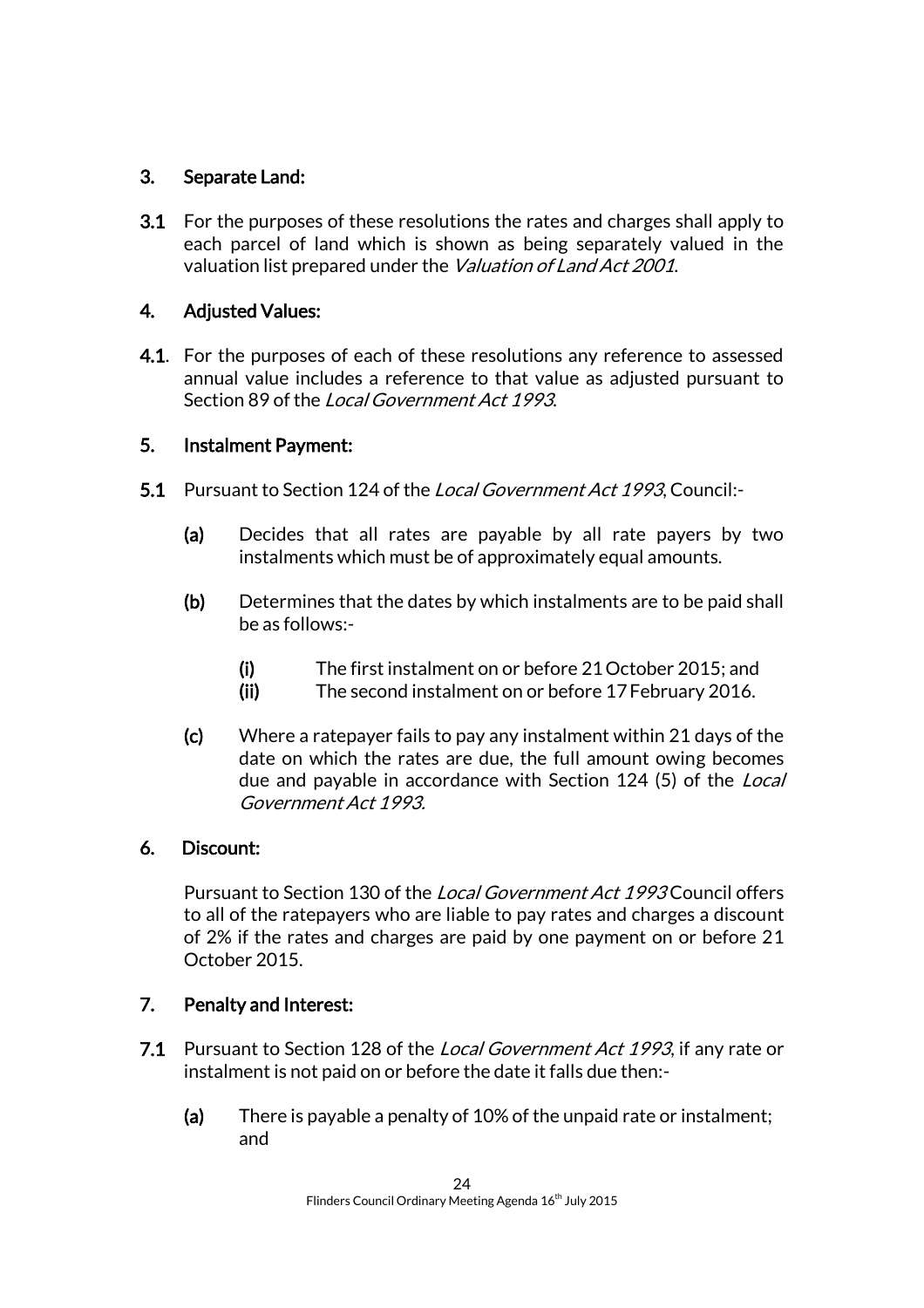(b) There is payable a daily interest charge of 0.025616 (9.35% per annum) in respect of the unpaid rate or instalment for the period during which it is unpaid.

## 8. Words and Expressions:

Words and expressions used both in these resolutions and in the Local Government Act 1993 or the Fire Service Act 1979 have in these resolutions the same respective meanings as they have in those Acts.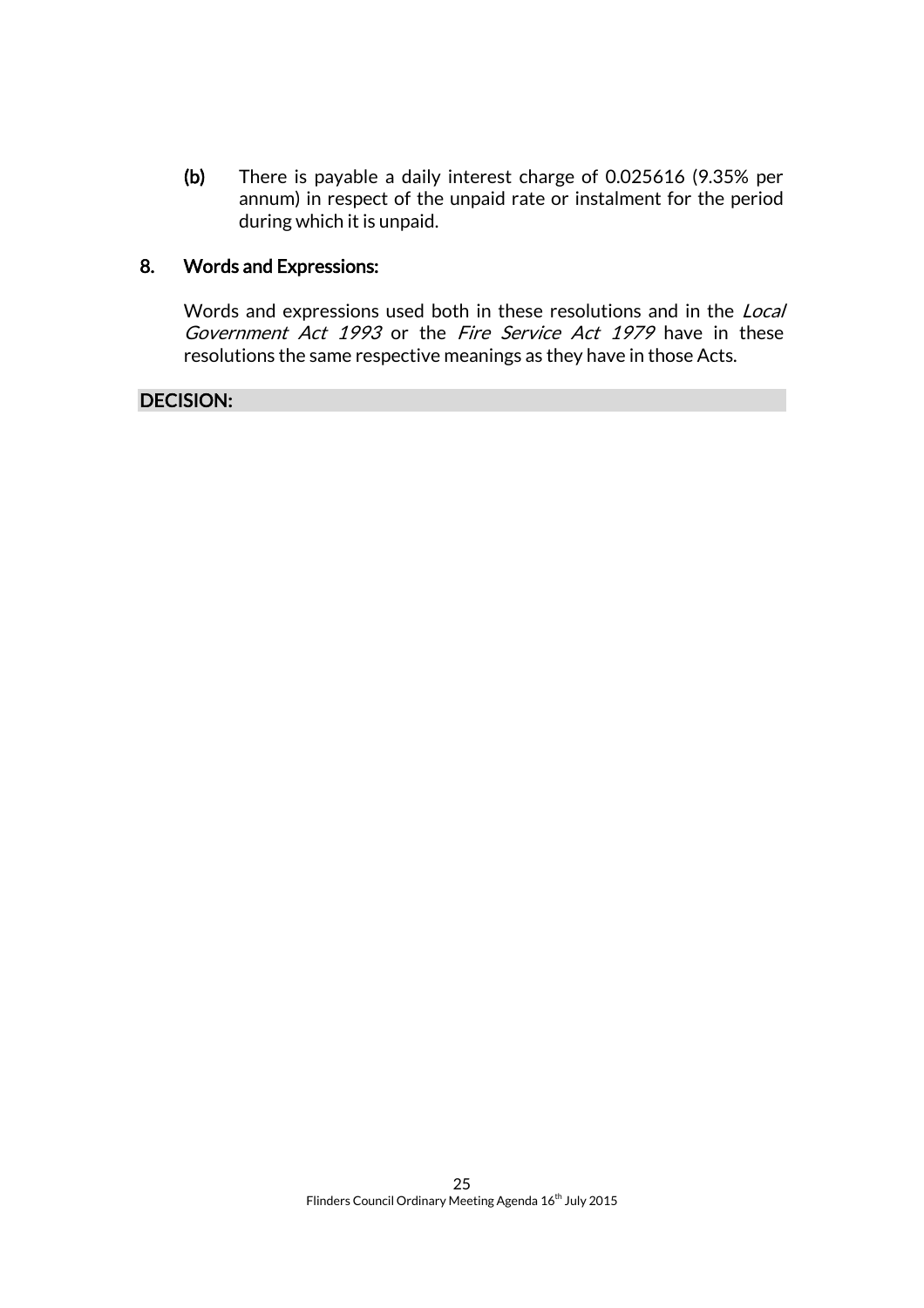### Item A3: Budget Estimates 2015-2016

| <b>ACTION</b>            | <b>Decision</b>                              |
|--------------------------|----------------------------------------------|
| <b>PROPONENT</b>         | Council Officer                              |
| <b>OFFICER</b>           | Sophie Pitchford, Corporate Services Manager |
| <b>FILE REFERENCE</b>    | FIN/0701                                     |
| <b>ASSOCIATED PAPERS</b> | Annexure 8: DRAFT Budget Estimates 2015-2016 |

## INTRODUCTION:

Section 82 of the *Local Government Act 1993* (the Act), requires Council to prepare Budget Estimates of the Council's revenue and expenditure for each financial year.

The Budget Estimates are to contain details of the following information:-

- the estimated Revenue of the Council;
- the estimated Expenditure of the Council;
- the estimated Borrowings by the Council;
- the estimated Capital Works of the Council; and
- any other details required by the Minister.

In accordance with the Act the Budget Estimates must be adopted by Council before  $31<sup>st</sup>$  August each year, but cannot be adopted more than one month before the start of the financial year to which they relate.

## PREVIOUS COUNCIL CONSIDERATION:

Council Budget Workshops 1st & 2<sup>nd</sup> June 2015

## OFFICER'S REPORT:

Due to an increase in valuations, Council has decided not to increase the rate in the dollar for 2015-16.

The development of a Long Term Financial Plan in the year ahead will be critical if Council is to maintain sustainable and compliant service delivery and asset standards to the community.

Council has budgeted for a total deficit of \$696,830 after taking into account Capital Grants & Contributions. The budgeted deficit includes a \$1,470,356 provision for depreciation and a \$2,043,999 Capital Works Program. This is in line with Council's continued push to increase its asset renewal ratio and invest in the upgrade and maintenance of its capital assets.

Within the 2015-2016 Budget Estimates the following have be established under legislative requirements or listed to provide further detail of their components:-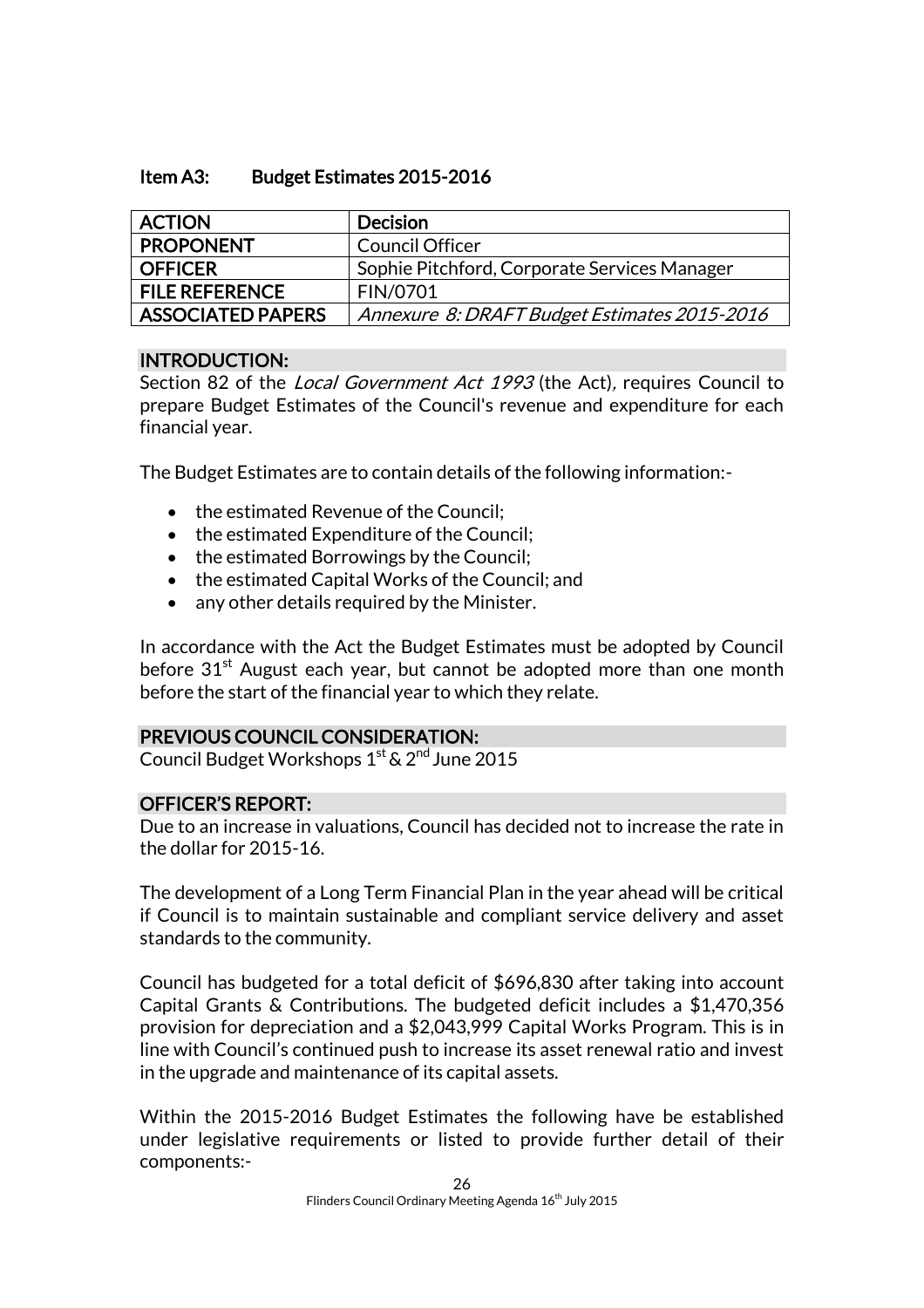## Capital Works Program

This budget provides for expenditure on Capital Works projects with a program totalling \$2,043,999. The following major projects of significance will be commenced and/or completed during the 2015-2016 financial year:-

| <b>PROJECT NAME</b>                       | <b>ESTIMATE \$</b> |
|-------------------------------------------|--------------------|
| <b>Road Reseals</b>                       | 651,544            |
| Road Resheeting                           | 77,120             |
| Lughrata Quarry Development               | 70,000             |
| Plant & Equipment                         | 31,000             |
| <b>Town Maintenance</b>                   | 904,383            |
| Airport                                   | 23,690             |
| Waste Management                          | 141,262            |
| Office Computer Systems & Records Storage | 25,000             |

## Commonwealth Grants

Council continues to direct attention towards improving its share of the Commonwealth Financial Assistance Grants available to Tasmanian Councils and has persisted with its request for the State Grants Commission to review the various disability and/or isolation factors which form part of our assessment.

The amount budgeted for the year 2015-2016 is \$1,693,016 which represents Council's full yearly allocation, excluding a CPI increase which has been frozen by the Federal Government. This will be apportioned as follows:-

| <b>CATEGORY</b>              | AMOUNT\$  |
|------------------------------|-----------|
| Road / Bridge Funds          | 1,019,541 |
| <b>General Purpose Funds</b> | 673,475   |

#### **Conclusion**

The previous agenda item 'Rates and Charges for 2015-16' if adopted will form part of the 2015-16 Budget Estimates under Item 2.

I now submit the Budget Estimates 2015-2016 for consideration and adoption by Council.

## STATUTORY REQUIREMENT:

Local Government Act 1993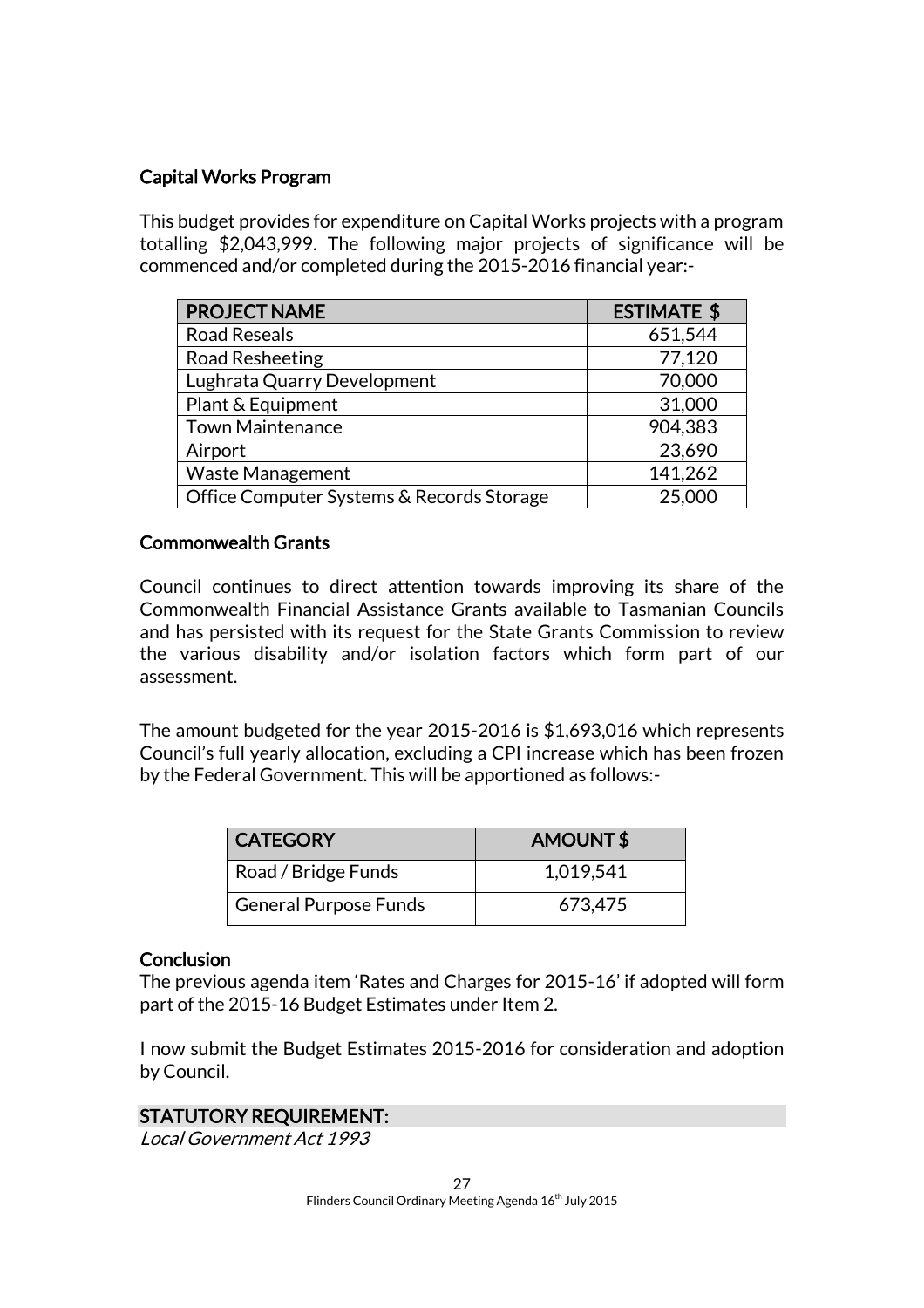## POLICY/STRATEGIC IMPLICATIONS:

5. Corporate Governance and Intergovernmental Relations

5.1 Support the capacity and productivity of our organisation and a culture of professionalism, compliance, innovation and service.

5.1.3 Achieve a sustainable balance of income, investment and recurrent expenditure.

5.1.3.3 Deliver the new Budget Estimates for the proceeding financial year.

## BUDGET AND FINANCIAL IMPLICATIONS:

The adoption of these Budget Estimates provides the necessary funds for the implementation of the proposed Annual Plan 2015-16 and to achieve Council's strategic directives detailed in Council's draft Strategic Plan.

#### RISK/LIABILITY:

Maintaining a sound financial position is a critical function of Council. Failure to be financially accountable has significant implications for Council.

## VOTING REQUIREMENTS:

Absolute Majority

#### OFFICER'S RECOMMENDATIONS:

That in accordance with the provisions of Section 82 of the *Local Government* Act 1993, the Budget Estimates for the Financial Year 1 July 2015 to 30 June 2016 be adopted.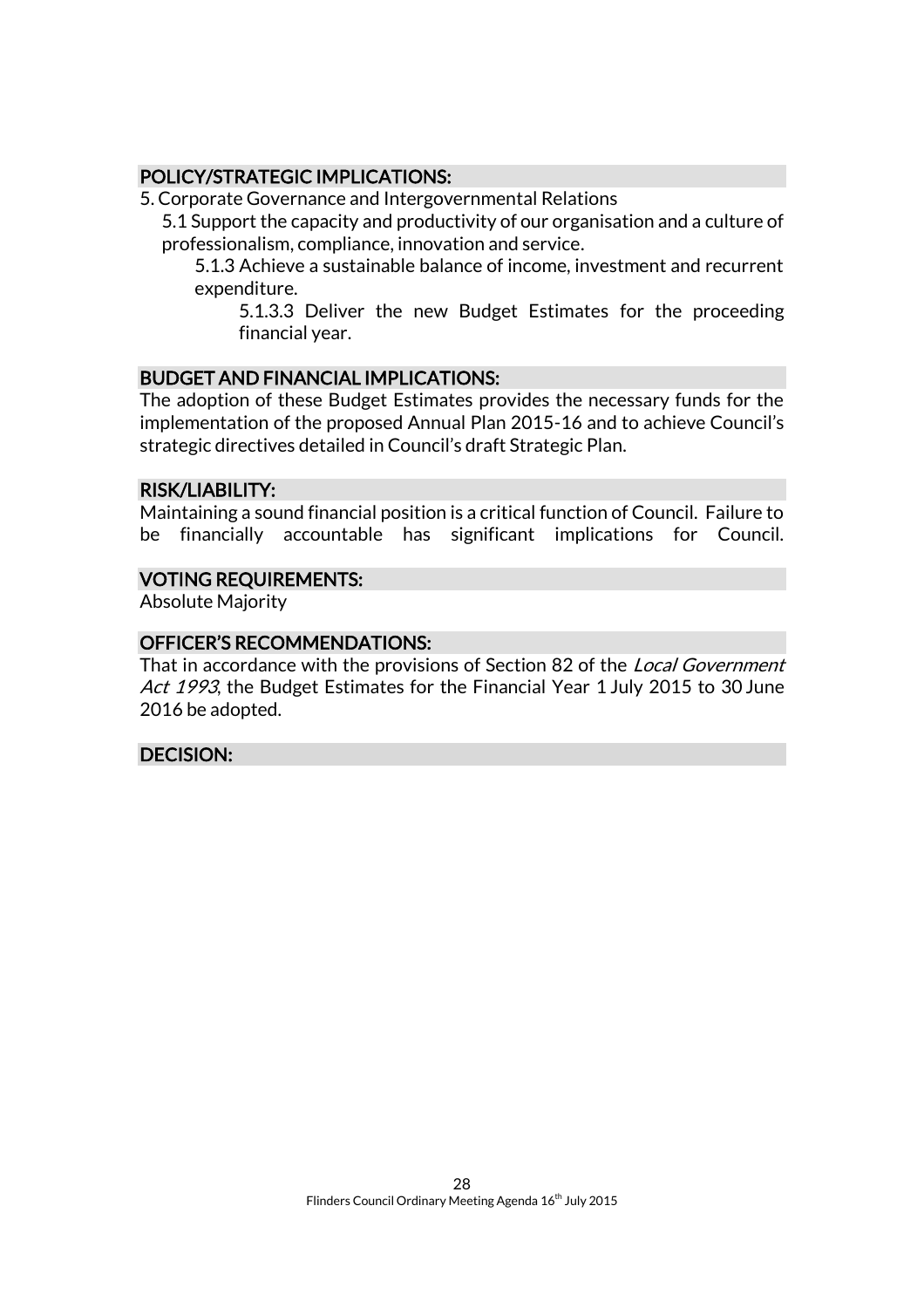## **B. GOVERNANCE**

#### Item B1: Draft Strategic Plan

| <b>ACTION</b>            | <b>Decision</b>                            |
|--------------------------|--------------------------------------------|
| <b>PROPONENT</b>         | <b>Council Officer</b>                     |
| <b>OFFICER</b>           | Raoul Harper, General Manager              |
| <b>FILE REFERENCE</b>    | ADM/0500                                   |
| <b>ASSOCIATED PAPERS</b> | Annexure 9: DRAFT 2015-2019 Strategic Plan |

#### INTRODUCTION:

Flinders Council has completed a draft Strategic Plan and community consultation is now required before it can be finalised.

#### PREVIOUS COUNCIL CONSIDERATION:

Nil

#### OFFICER'S REPORT:

The *Local Government Act 1993* requires Council to undertake the following in relation to a Strategic Plan:

#### "66. Strategic Plan

 $(1)$  A council is to prepare a strategic plan for the municipal area. (2) A strategic plan is to be in respect of at least a 10 year period. (3) In preparing a proposed strategic plan, a council is to consult with the community in its municipal area and any authorities and bodies it considers appropriate.

(4) The general manager is to make a copy of a proposed strategic plan available for public inspection at the public office during ordinary office hours."

Flinders Council has now completed a draft Strategic Plan that accords with the requirements of the Act. The Strategic Plan should now be made available for community consultation and inspection.

#### STATUTORY REQUIREMENT:

Local Government Act 1993

### POLICY/STRATEGIC IMPLICATIONS:

5.0 Corporate Governance and Intergovernmental Relations

## BUDGET AND FINANCIAL IMPLICATIONS:

Minimal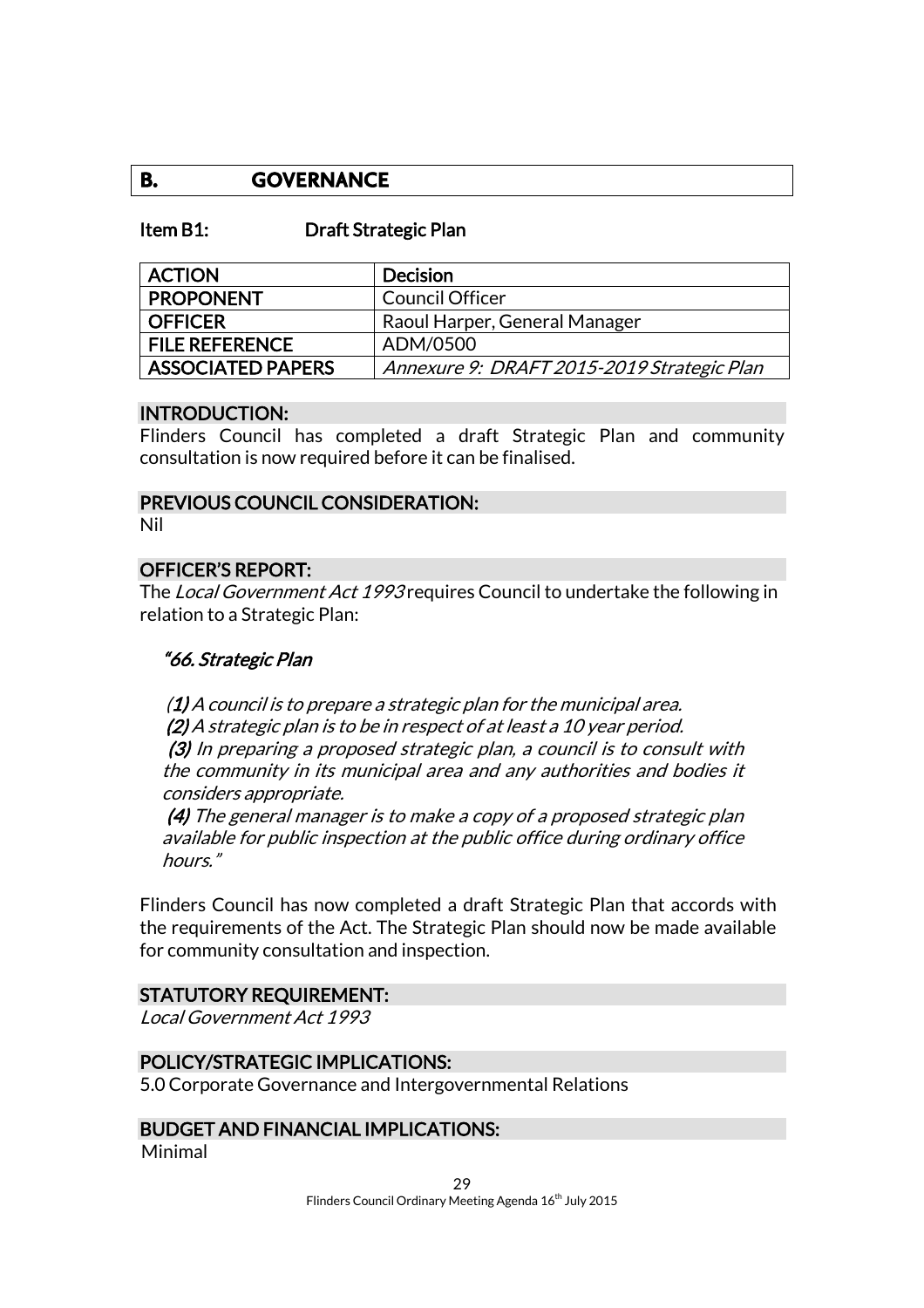#### RISK/LIABILITY:

Minimal

#### VOTING REQUIREMENTS:

Simple Majority

#### OFFICER'S RECOMMENDATION:

That the Draft Flinders Council Strategic Plan be made available to the community for comment, consideration and inspection from  $30<sup>th</sup>$  July 2015 for a four week period.

Council directs the General Manager to make the draft Strategic Plan available on the Council website, notify the community via the 30<sup>th</sup> July edition of the Island News and via a "householder". A copy is also to be made available for public inspection at the Council Offices.

Council also requests the Mayor make specific reference to the consultation process and timeframe in her  $30<sup>th</sup>$  July report in the Island News.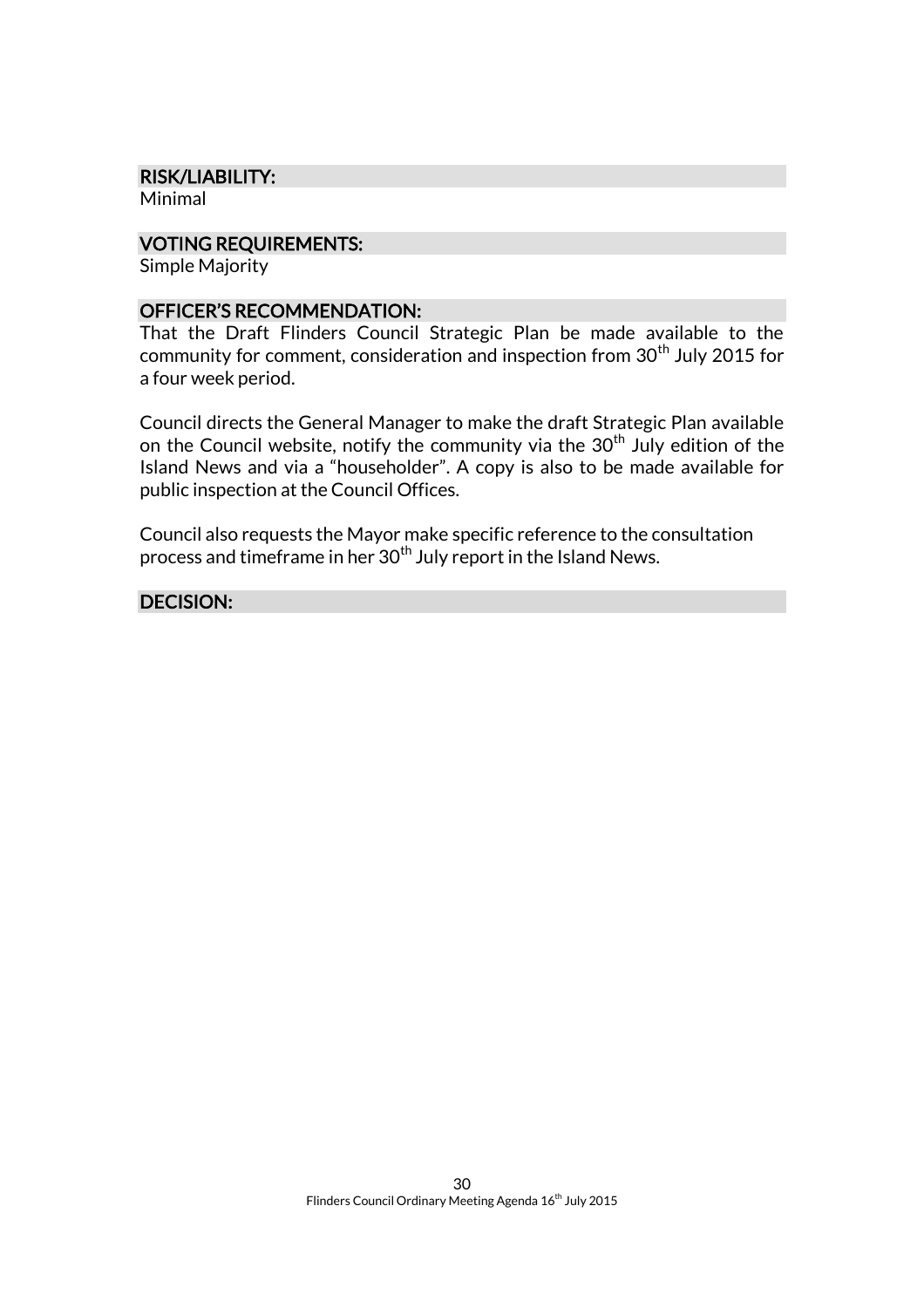#### Item B2: 2015-2016 Annual Plan

| <b>ACTION</b>            | <b>Decision</b>                          |
|--------------------------|------------------------------------------|
| <b>PROPONENT</b>         | <b>Council Officer</b>                   |
| <b>OFFICER</b>           | Raoul Harper, General Manager            |
| <b>FILE REFERENCE</b>    | ADM/0200                                 |
| <b>ASSOCIATED PAPERS</b> | Annexure 10: DRAFT 2015-2016 Annual Plan |

#### INTRODUCTION:

Section 71 of the *Local Government Act 1993* requires Council to prepare an Annual Plan for the municipal area each financial year. An Annual Plan is to be consistent with the Strategic Plan and include a statement of the manner in which Council is to meet the goals and objectives of the Strategic Plan. A summary of the major strategies to be used in relation to its public health goals and objectives is also required.

#### PREVIOUS COUNCIL CONSIDERATION:

Annually

## OFFICER'S REPORT:

The Annual Plan is the document upon which Council's operations and service delivery will be based for 2015/2016. The Plan sets out actions, tasks and projects to be undertaken in the year ahead and how these relate to Council's Strategic Plan.

Of utmost importance is that this document forms part of the budget process. The Annual Plan identifies Council's significant service delivery activities and provides the link between the budget, strategic objectives and measurement tools to track achievements towards these outputs.

The 2015/2016 year will see Council continue to provide cost effective and community focused service provision combined with the development and implementation of important strategic documents to guide the Council, community and service provision in the years ahead.

Council has a statutory requirement to align its services and operations with a Strategic Plan. This Plan is critical to ensuring the goals and aspirations of the Municipality are taken into account when Council sets its annual priorities, operational plans and budget allocations.

Adoption of the Annual Plan is recommended.

## STATUTORY REQUIREMENT:

Local Government Act 1993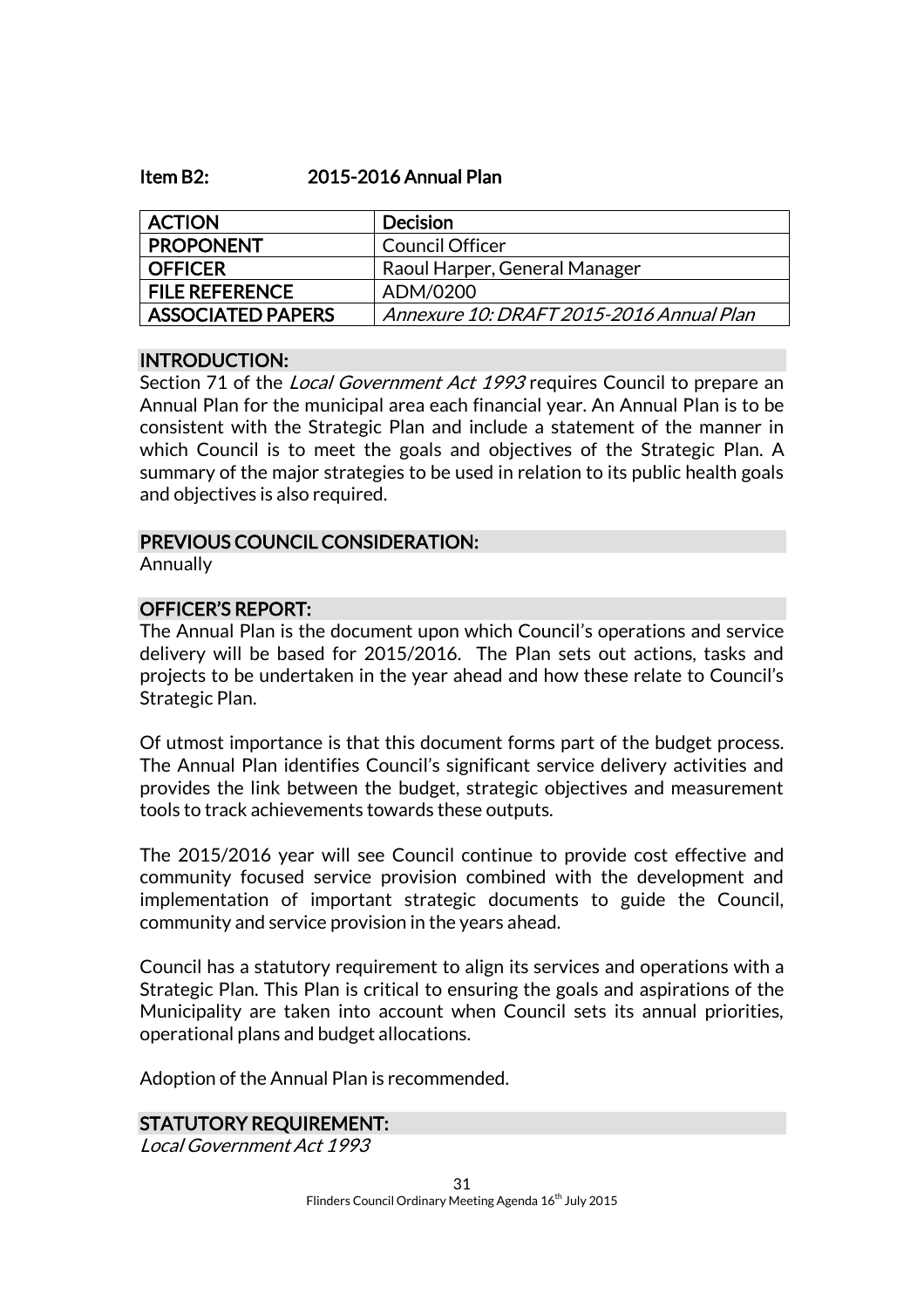## POLICY/STRATEGIC IMPLICATIONS:

4: Strategic, Efficient and Effective Organisation

- Ensure Council meets its statutory obligations and manages corporate and community risk.
- Annual Plans and Reports prepared in accordance with the Local Government Act 1993.
- Prepare and deliver an Annual Plan and Annual Report.

## BUDGET AND FINANCIAL IMPLICATIONS:

Minimal

## RISK/LIABILITY:

No unforeseen risks

## VOTING REQUIREMENTS:

Absolute Majority

## OFFICER'S RECOMMENDATION:

That Council receives and adopts the Flinders Council Annual Plan 2015/2016 and directs the General Manager to:

- 1. Make a copy of the Annual Plan available for public inspection at the Council office during ordinary business hours; and
- 2. Provide the Director and the Director of Public Health with a copy of the Annual Plan.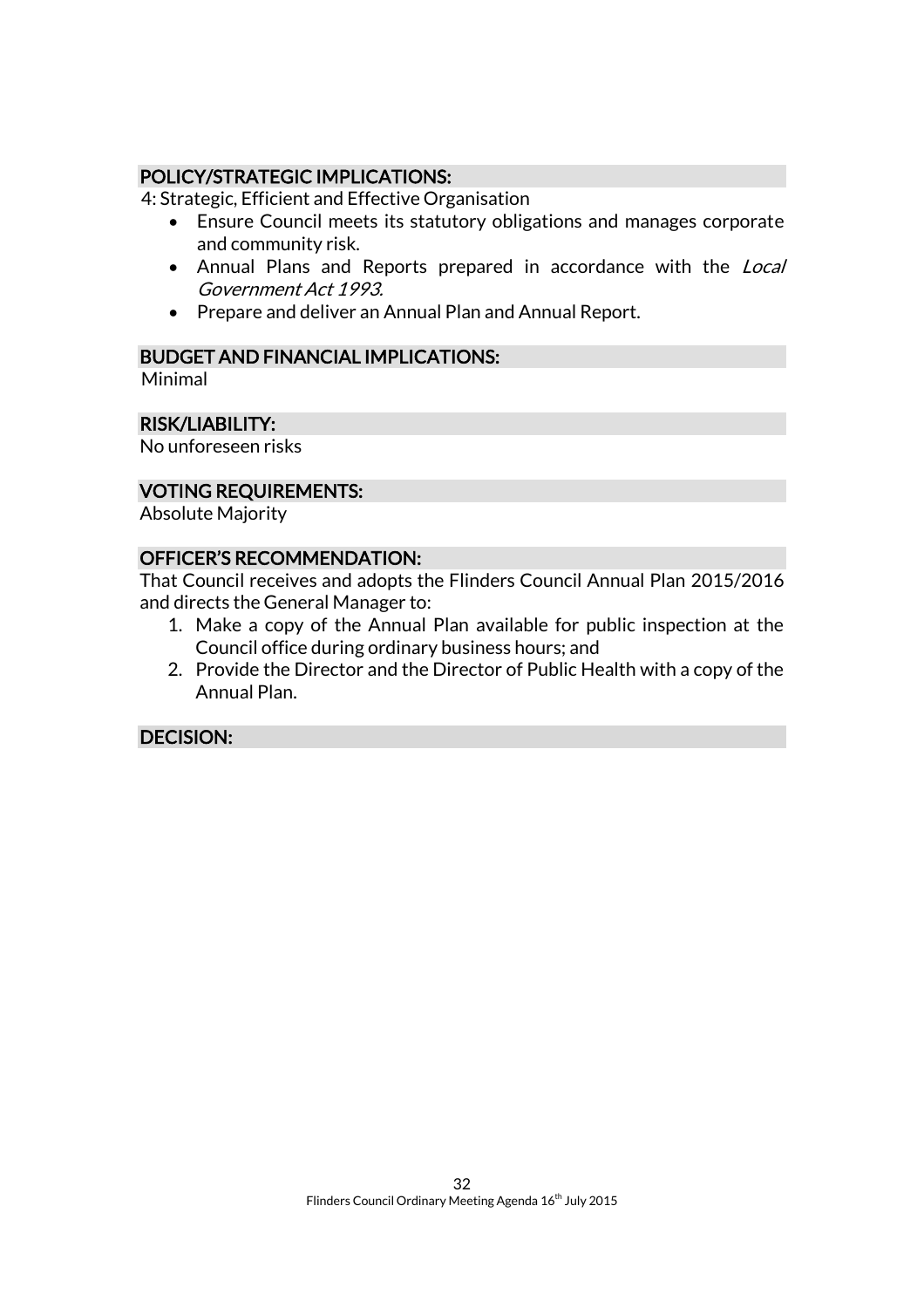## Item B3: Local Government Association of Tasmania (LGAT) General Meeting

| <b>ACTION</b>            | <b>Information</b>                       |
|--------------------------|------------------------------------------|
| <b>PROPONENT</b>         | Council Officer                          |
| <b>OFFICER</b>           | Raoul Harper, General manager            |
| <b>FILE REFERENCE</b>    | COU/0303                                 |
| <b>ASSOCIATED PAPERS</b> | Annexure 11: LGAT Annual General Meeting |
|                          | Agenda 22 July 2015                      |
|                          | Annexure 12: LGAT Annual General Meeting |
|                          | Attachments 22 July 2015                 |

## INTRODUCTION:

The LGAT General Meeting will be held on the 22<sup>nd</sup> July 2015. The meeting Agenda and attachments are provided for elected members as Annexures 11 & 12.

## PREVIOUS COUNCIL CONSIDERATION:

Council considers the LGAT Annual General Meeting Agenda at the Ordinary Council meeting prior to the LGAT Annual General Meeting to allow Council to inform the Mayor of what position it wishes the Mayor to take in relation to voting on specific matters.

## OFFICER'S REPORT:

A number of items and motions where decisions are sought are included in the LGAT Annual General Meeting Agenda. Council provides direction to the Mayor in relation to voting. The agenda can be accessed at the LGAT website through the following link: <http://www.lgat.tas.gov.au/page.aspx?u=333>

## STATUTORY REQUIREMENT:

Nil

## POLICY/STRATEGIC IMPLICATIONS:

5.0 Corporate Governance and Intergovernmental Relations 5.4 Actively participate in local government, industry and regional organisations.

#### BUDGET AND FINANCIAL IMPLICATIONS:

No known budget implications at this time.

## RISK/LIABILITY:

Minimal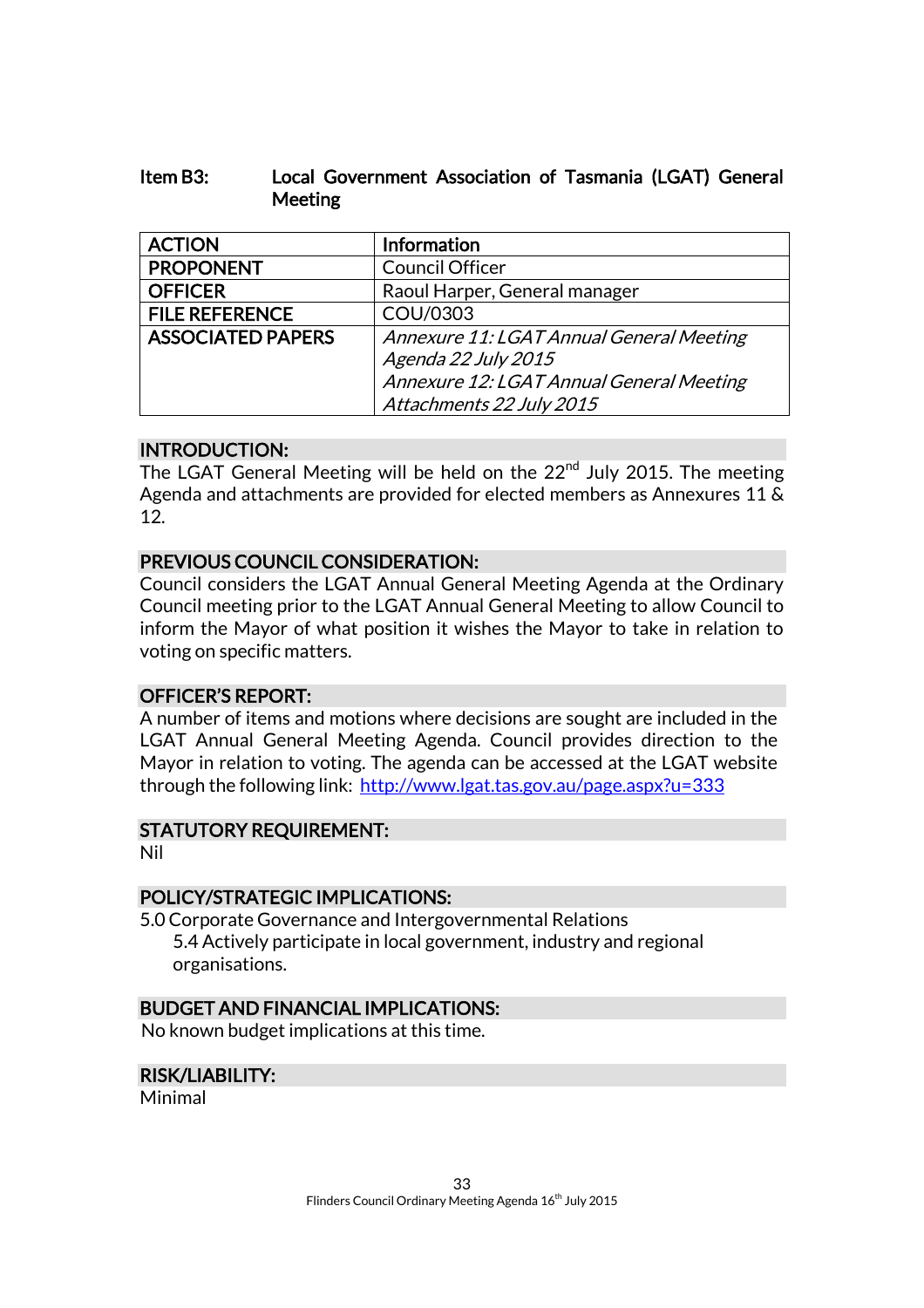## VOTING REQUIREMENTS:

Simple Majority

## OFFICER'S RECOMMENDATION:

That Council notes the Local Government Association of Tasmania 2015 Annual General Meeting Agenda and provides the Mayor with direction in relation to the following items listed for a decision:

| <b>Items for Decision</b> |                                                                                            |                                                                                                                                                                                                                                                                                                                                                                                                                                                                                        |
|---------------------------|--------------------------------------------------------------------------------------------|----------------------------------------------------------------------------------------------------------------------------------------------------------------------------------------------------------------------------------------------------------------------------------------------------------------------------------------------------------------------------------------------------------------------------------------------------------------------------------------|
| $\mathbf{1}$              | PRESIDENT'S REPORT                                                                         | That the President's report be received.                                                                                                                                                                                                                                                                                                                                                                                                                                               |
| $\overline{2}$            | MINUTES OF 102ND<br><b>ANNUAL GENERAL</b><br><b>MEETING</b>                                | That the Minutes of the 102nd Annual General<br>Meeting, held 23 July, 2014 be confirmed.                                                                                                                                                                                                                                                                                                                                                                                              |
| 3                         | <b>FINANCIAL</b><br><b>STATEMENTS TO 30</b><br><b>JUNE 2014</b>                            | That the Financial Statements for the period 1 July<br>2013 to 30 June 2014 be received and adopted.                                                                                                                                                                                                                                                                                                                                                                                   |
| $\overline{4}$            | PRESIDENT AND VICE<br><b>PRESIDENT</b><br><b>HONORARIUMS</b>                               | That the President's and Vice President's<br>allowance for the period 1 July 2015 to 30 June<br>2016 be adjusted in accordance with the<br>movement in the Wages Price Index.                                                                                                                                                                                                                                                                                                          |
| 5                         | <b>SUBSCRIPTIONS 1</b><br><b>JULY 2015 TO 30 JUNE</b><br>2016                              | That subscriptions be increased by 2.48% to meet<br>the operating costs of the Association.                                                                                                                                                                                                                                                                                                                                                                                            |
| 6                         | <b>BUDGET FOR THE</b><br><b>TWELVE MONTHS 1</b><br><b>JULY 2015 TO 30 JUNE</b><br>2016     | That the Meeting adopts the Budget as presented.                                                                                                                                                                                                                                                                                                                                                                                                                                       |
| 7.1                       | <b>TERM OF OFFICE OF</b><br><b>PRESIDENT</b><br><b>COUNCIL - DERWENT</b><br><b>VALLEY</b>  | That the Local Government Association of<br>Tasmania Rules 27 Regarding Term of Office of<br>President, be amended that in the event that the<br>President vacates office, the Vice President is to<br>hold the position of President until the next<br>election.                                                                                                                                                                                                                      |
| 7.2                       | <b>MOTION - VOTING</b><br><b>ENTITLEMENTS</b><br><b>COUNCIL - DERWENT</b><br><b>VALLEY</b> | That the Local Government Association of<br><b>Tasmania Rules Regarding Conduct of General</b><br>Meeting be amended by deleting from rule 16<br>voting by population categories and replacing it<br>with one (1) vote per Council.                                                                                                                                                                                                                                                    |
| 7.2                       | <b>LOCAL GOVERNMENT</b><br>(CODE OF CONDUCT)<br><b>AMENDMENT BILL</b>                      | A: That the Meeting agree that Mayors will write to<br>MLCs in support of the Local Government (Code of<br>Conduct) Bill, noting the significant consultation<br>that has occurred with councils since 2010.<br>B: That the Meeting vote on the following<br>recommendations (the recommendations relate to<br>the numbered items in the background section):<br>1. That the single Code of Conduct Panel be able to<br>investigate, hear and determine code of conduct<br>complaints. |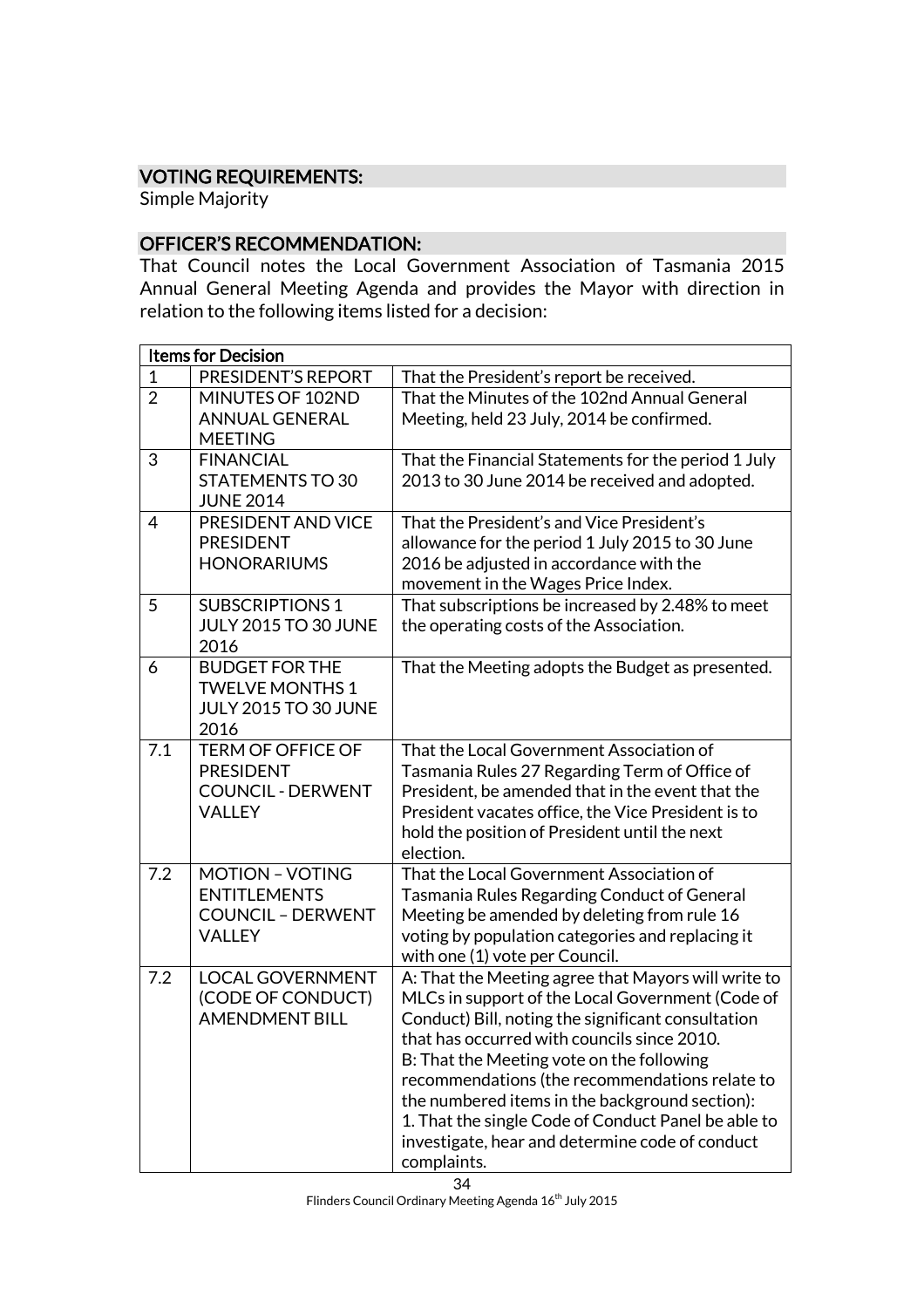|   |                        | 2. Provide for some flexibility for councils to      |
|---|------------------------|------------------------------------------------------|
|   |                        | expand upon core elements in the Regulated           |
|   |                        | (Model) Code of Conduct.                             |
|   |                        | 3. Only allow for complaints regarding               |
|   |                        | incidents/matters that have happened in the          |
|   |                        | preceding 90 days.                                   |
|   |                        | 4. That there continue to be a requirement to pay a  |
|   |                        | fee to lodge a complaint, noting that the fee is     |
|   |                        | reimbursed if the complaint is upheld.               |
|   |                        | 5. That there remain an ability to withdraw a        |
|   |                        | complaint.                                           |
|   |                        | 6. That given the need to contain costs and to deal  |
|   |                        | with complaints expeditiously, legal representation  |
|   |                        | not be allowed in Standard Panel Hearings            |
|   |                        | 7. That the legislation allow for a Code of Conduct  |
|   |                        | complaint to be submitted locally to the General     |
|   |                        | Manager to check that proper procedure has been      |
|   |                        | adopted before forwarding to the Standards Panel.    |
|   |                        | 8. That the one month suspension sanction be         |
|   |                        | changed to allow for up to three months              |
|   |                        | suspension in order to offer and effective deterrent |
|   |                        | for bad behaviour.                                   |
|   |                        | 9. That the holding of an AGM is optional, to be     |
|   |                        | determined by Council.                               |
|   |                        | 10. That the Council be able, through a majority     |
|   |                        | vote, to direct the General Manager to provide       |
|   |                        | complete information (not redacted or removed)       |
|   |                        | that the General Manager has withheld on the         |
|   |                        | basis of deeming it private and confidential         |
|   |                        | information relating to a person.                    |
| 8 | <b>REPORTS FROM</b>    | (a) That the reports from representatives on         |
|   | <b>BOARD</b>           | various bodies be received and noted.                |
|   | <b>REPRESENTATIVES</b> | (b) That Conference acknowledges the time and        |
|   |                        | effort put in by all Association representatives on  |
|   |                        | boards, working parties, advisory groups and         |
|   |                        | committees etc.                                      |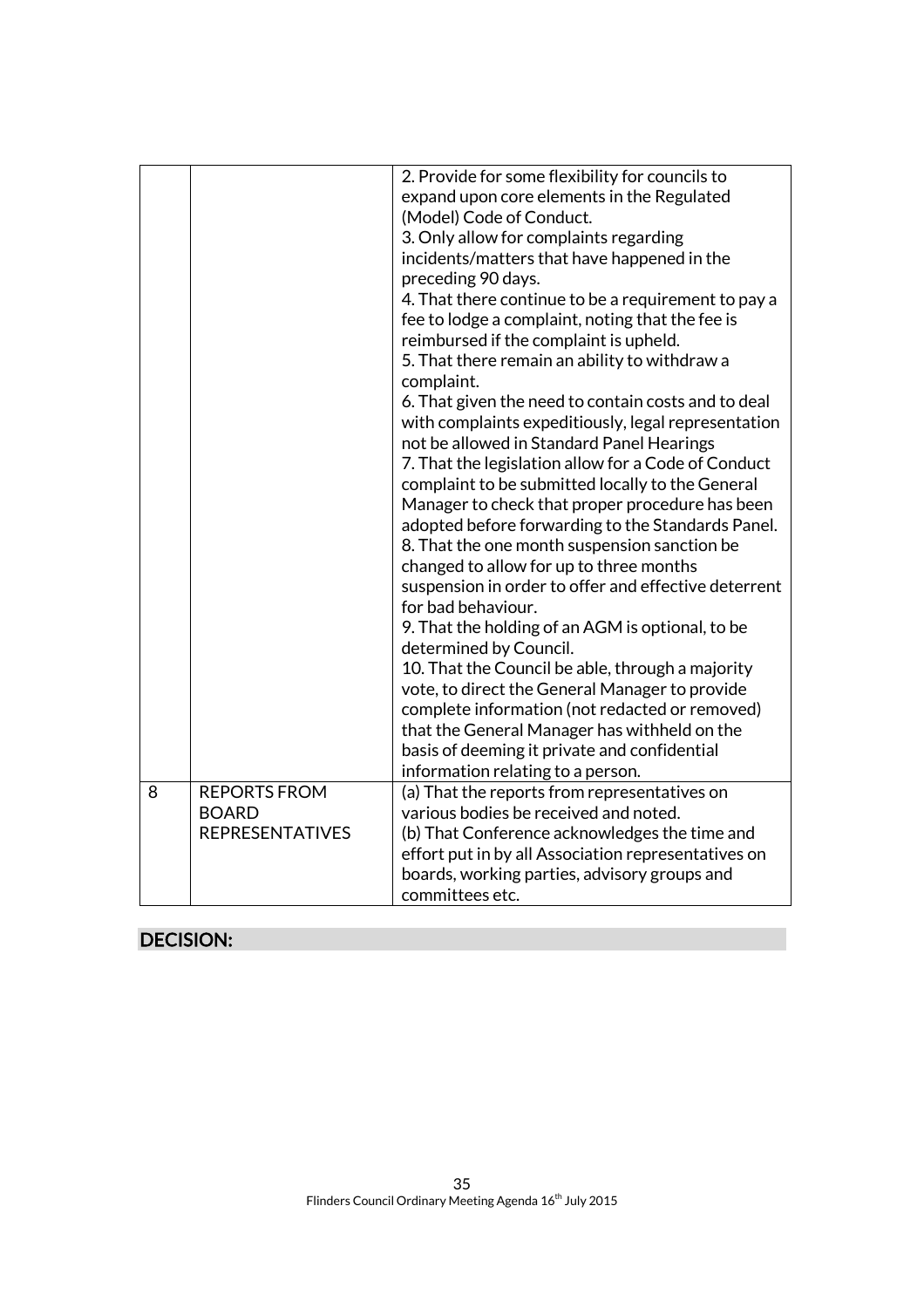#### Item B4: Regional Resource Sharing

| <b>ACTION</b>            | <b>Decision</b>                                               |
|--------------------------|---------------------------------------------------------------|
| <b>PROPONENT</b>         | <b>Council Officer</b>                                        |
| <b>OFFICER</b>           | Raoul Harper, General Manager                                 |
| <b>FILE REFERENCE</b>    | ADM/0500                                                      |
| <b>ASSOCIATED PAPERS</b> | Annexure 13: Letter 6 <sup>th</sup> July - Minister for Local |
|                          | Government                                                    |

#### INTRODUCTION:

Flinders Council has received a letter from the Minister for Local Government requesting that Council consider being involved in regional discussions and potential feasibility study into regional resource sharing.

Council has previously informed the Minister it is not supportive of voluntary amalgamation. Flinders Council has been utilising resource sharing for many years and in many ways is already at the forefront of this approach to service delivery. As resource sharing with other Council's is already in place, Council should consider if being involved in a regional assessment of future opportunities could add value to the work already being undertaken.

## PREVIOUS COUNCIL CONSIDERATION:

Nil

## OFFICER'S REPORT:

Flinders Council has shown that resource sharing can deliver improved service standards, lower costs and minimise risk to the organisation and the community. Currently Flinders Council utilises the services and expertise of other Council's for the support and/or delivery of planning, building, rates modeling, asset management and at times corporate services. This approach has supported a major shift in the organisational outputs and maturity of systems that support not only Council service delivery but the sustainability of the organisation as a whole.

Resource sharing is a viable alternative to amalgamation if efficiency and cost reduction is the primary driver of the Government's reform agenda. A collective approach at a regional level (or State level) to resource sharing could deliver major cost reductions and improve or at least maintain service standards across all Councils without impacting on local representation and advocacy.

As a General Manager I have attempted to champion such an approach at a regional level for many years and the current discussions around assessing opportunities for regional resource sharing is to my mind a very positive step forward and one that Council should consider as an opportunity not a threat.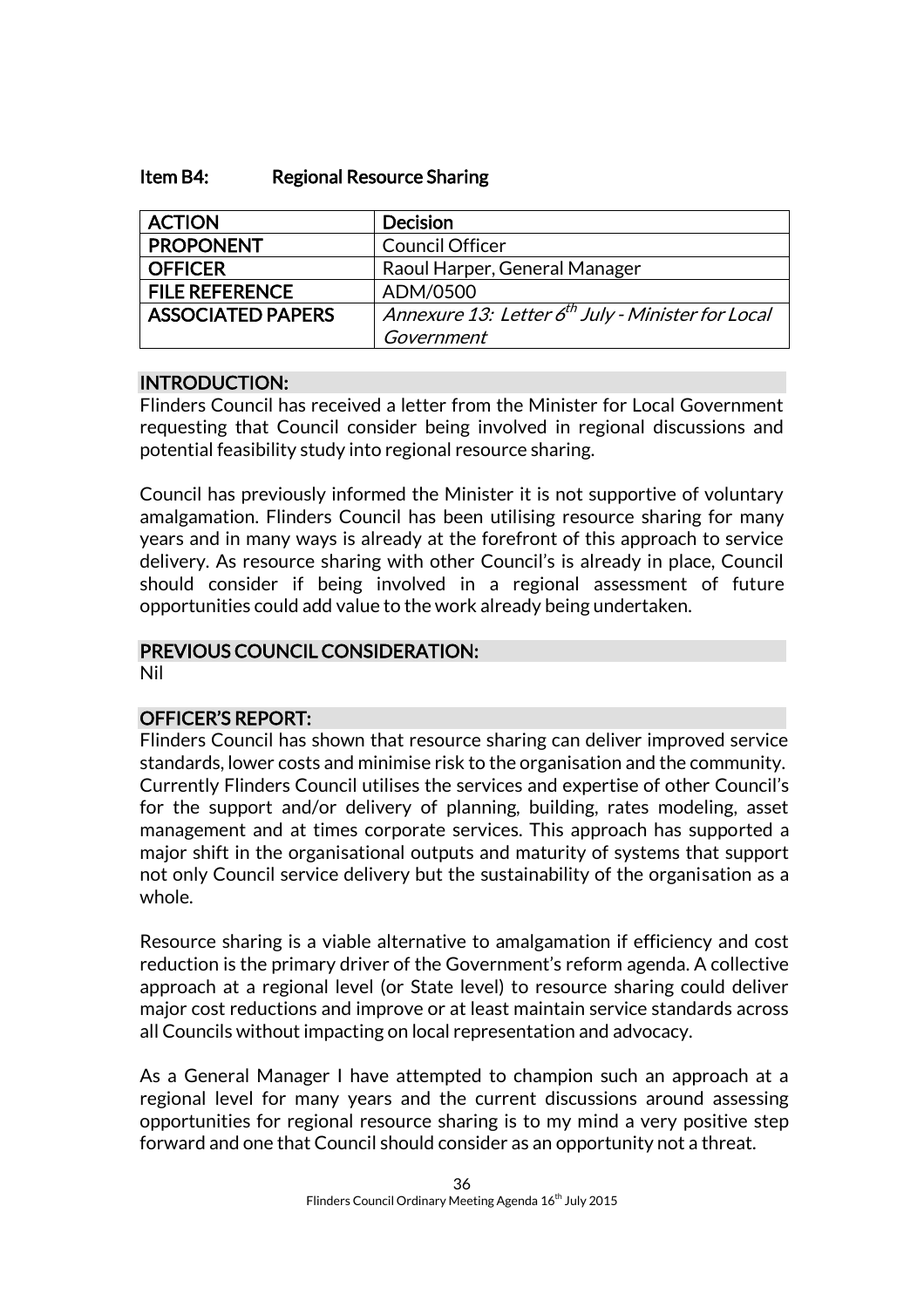Beyond the opportunities at a regional level, Flinders and West Tamar Council already have a very functional resource sharing model that could be assessed for further expansion as part of the reform process. With State funding support, a project could be developed that looked into how building, planning and permit authority functions could be further streamlined with the integration of property management and rating systems. This has significant potential to add value at not only a development services level but also at a corporate services level. If Council is serious about driving efficient service delivery and minimising costs, then these "back office' functions are areas where expanded resource sharing and new delivery models have potential to create major savings.

The value of jobs and employment to our small community can't be forgotten in this drive for efficiency and cost reduction. If new service delivery models can be discovered and implemented it may not necessarily lead to staff reductions but could see staff costs reallocated to other areas of service delivery such as infrastructures and private works. By building staff capacity in areas that generate revenue Council may well maintain staff levels but move to a more revenue positive operating position. The key point is that the reform agenda and regional willingness to explore opportunities does hold some potential to at least consider alternatives to the current models employed by Councils to deliver a range of services.

Council has previously written to the Minister for Local Government outlining the following:

"I write in answer to your request for Councils to voluntarily consider the issue of Amalgamation and/or a Shared Services Model. I advise that Flinders Council has considered the issue and is firmly of the opinion that Amalgamation or a Shared Service Model serves no purpose for Flinders Council and thus Flinders Council will not be partaking any furtherin the process.

The Community has been openly encouraged to talk to Councillors about how they feel about Amalgamation; Council Staff have as a unit considered it; as have the Councillors. All see no benefit in Council amalgamating or committing to a Shared Service arrangement. Flinders CURRENTLY buys in, from other Councils, services where it does not have LOCAL expertise, and we are very keen to keep the flexibility of obtaining the required service from the Council that offers the best deal that suits our needs."

Council has taken a hard line in expressing no desire to consider voluntary amalgamation but the statement also precludes consideration of shared services models. To my mind it is this unwillingness to consider involvement in exploring refinements or expansions to shared service arrangements that needs to be reconsidered by Council. In essence we are involved and already committed to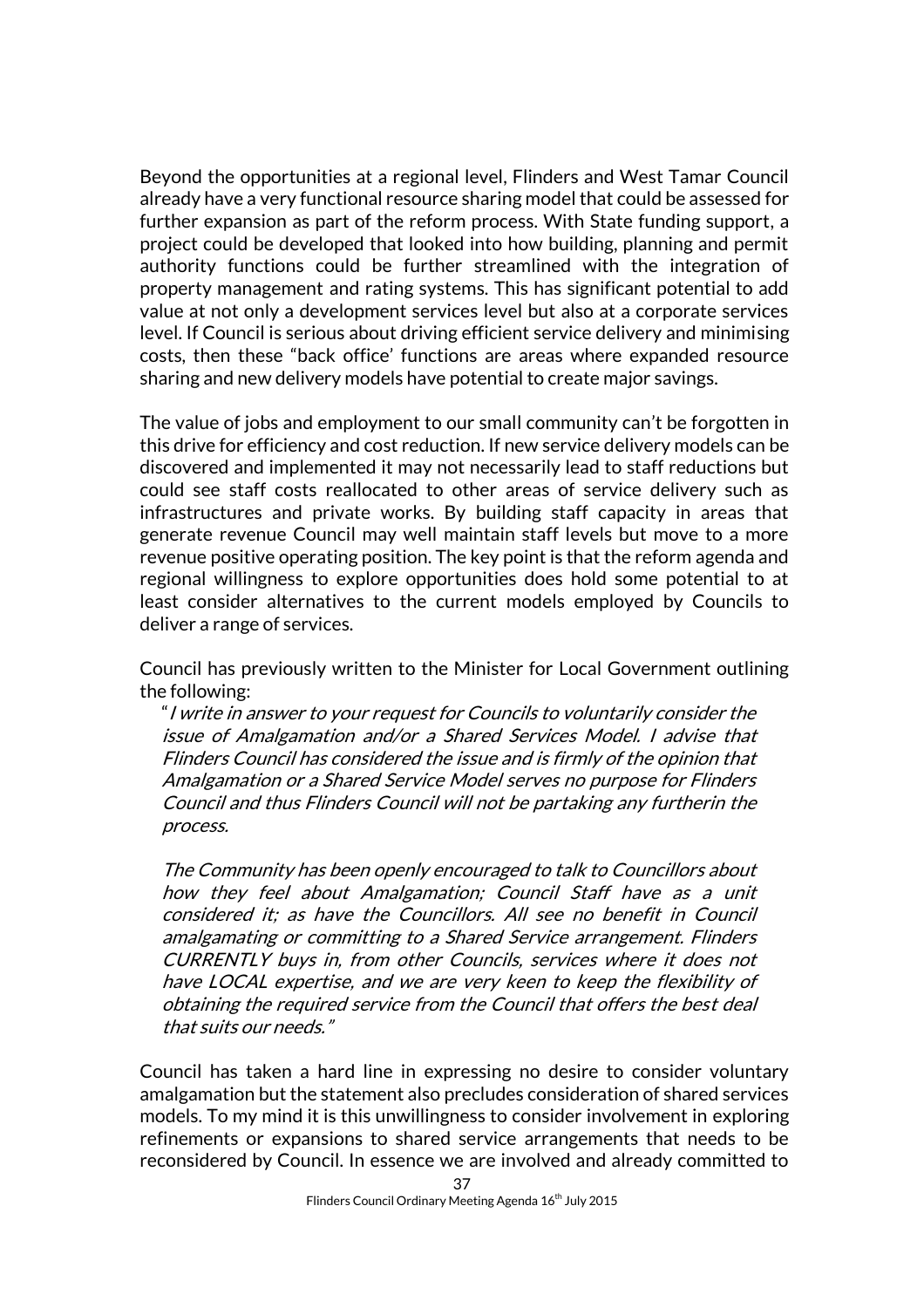shared service arrangements. If we are committed to the concept of "*obtaining* the required service from the Council that offers the best deal that suits our needs" then involvement with the reform process and any regional assessment of opportunities and expansion and/or refinement of our existing arrangements with State Government support should be supported.

Ultimately, the stance taken by Council in response to the State Government's reform agenda is a matter for elected members. From an Officer perspective the current stance of no engagement at all carries significant risk and will exclude Flinders from exploring options that may have potential to enhance the sustainability of the organisation as a whole and the sector more broadly. Shared service delivery and/or resource sharing has been and continues to be a strength in the delivery model employed by Council and the ability to engage with the reform process holds opportunities that are worthy of at least exploring.

## STATUTORY REQUIREMENT:

Local Government Act 1993

## POLICY/STRATEGIC IMPLICATIONS:

5.0 Corporate Governance and Intergovernmental Relations

## BUDGET AND FINANCIAL IMPLICATIONS:

Failure to explore models that could deliver improved services and reduce costs could expose Council to increased costs or decreased service standards.

#### RISK/LIABILITY:

Failure to engage with the reform process on any level does expose Council to risk.

### VOTING REQUIREMENTS:

Simple Majority

#### OFFICER'S RECOMMENDATION:

That the Mayor write to the Minister for Local Government expressing that:

- 1) Flinders Council has for many years been at the forefront of utilising resource sharing.
- 2) Flinders Council will continue to explore how these can deliver improved services and cost efficiencies for our community.
- 3) With funding support provided by the State Government, Flinders Council confirms a willingness to explore other models of sharing resources either within our existing agreements or at a regional level.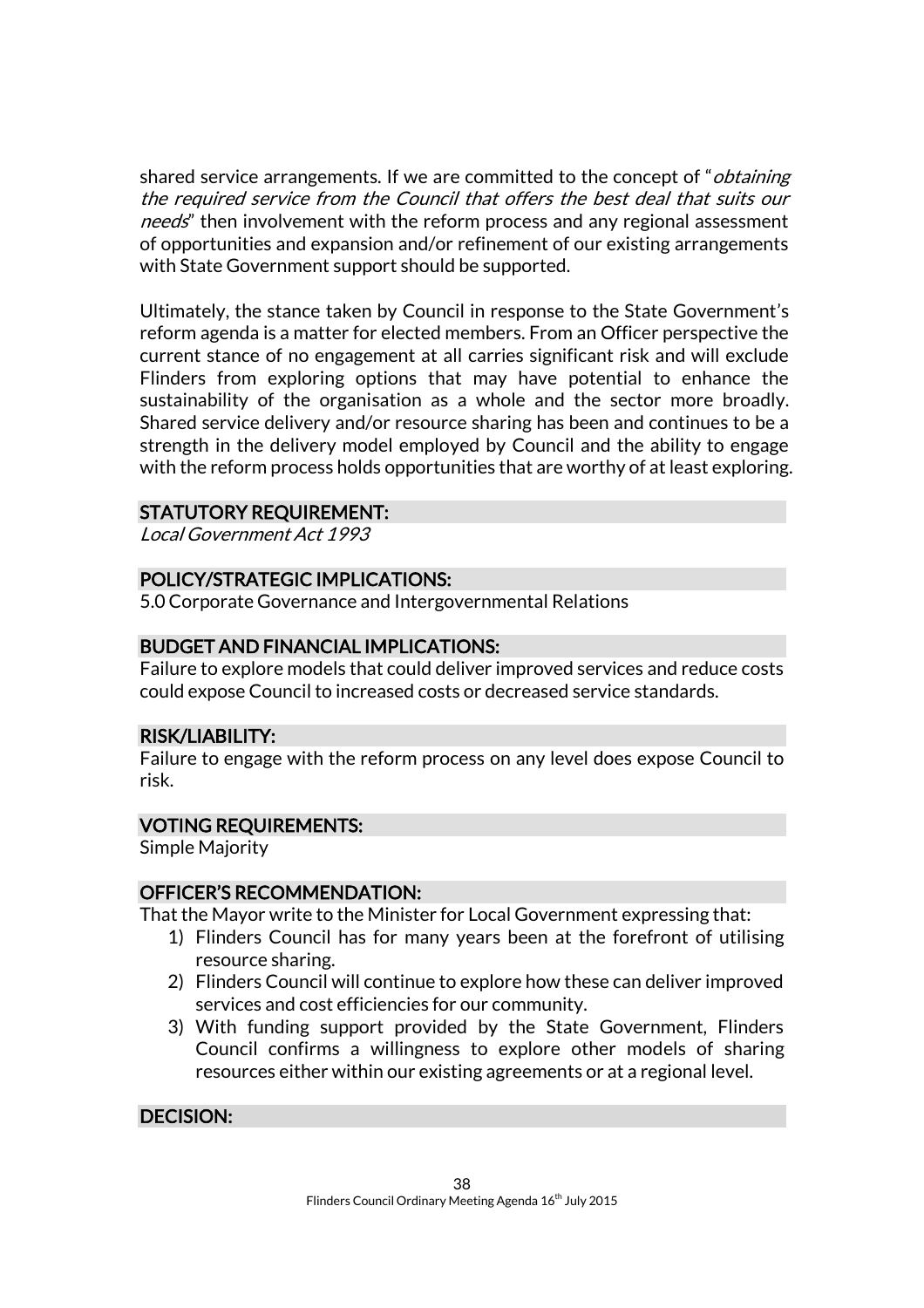## Item B5: Council's 4<sup>th</sup> Quarterly Report

| <b>ACTION</b>            | <b>Information</b>                                      |
|--------------------------|---------------------------------------------------------|
| <b>PROPONENT</b>         | <b>Council Officer</b>                                  |
| <b>OFFICER</b>           | Raoul Harper, General Manager                           |
| <b>FILE REFERENCE</b>    | COU/0600                                                |
| <b>ASSOCIATED PAPERS</b> | Annexure 14: Council's 4 <sup>th</sup> Quarterly Report |
|                          | (April - June 2015)                                     |

#### INTRODUCTION:

The purpose of this report is to provide Councillors with an update of the various actions taken by the whole of Council for the fourth quarter of the financial year.

#### PREVIOUS COUNCIL CONSIDERATION:

Previously provided as via departmental quarterly reports.

### OFFICER'S REPORT:

Please read Annexure 14 - Council's 4<sup>th</sup> Quarterly Report (April - June 2015).

#### VOTING REQUIREMENTS:

Simple Majority

#### OFFICER'S RECOMMENDATION:

That the Council's  $4^{\text{th}}$  Quarterly Report (April - June 2015) be received and accepted by Council.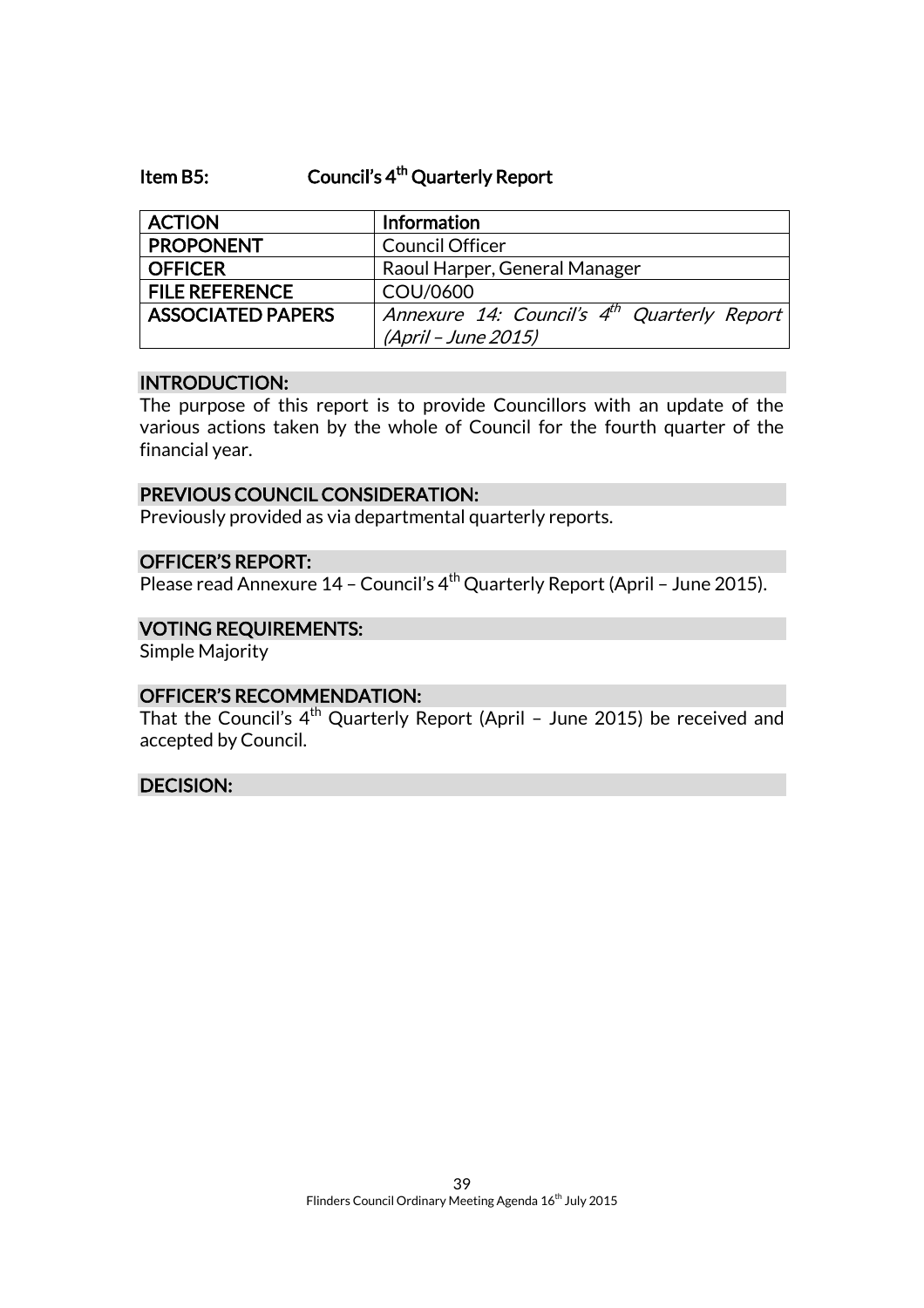#### Item B6: Councillor Resolution Report

| Raoul Harper, General Manager                  |
|------------------------------------------------|
|                                                |
| Annexure 15: Councillor Resolution Report July |
|                                                |

#### INTRODUCTION:

This report identifies the actions taken to implement resolutions passed by elected members up to July 2015 that did not form part of the Annual Plan 2014/2015.

### PREVIOUS COUNCIL CONSIDERATION:

The report is presented on a monthly basis.

#### OFFICER'S REPORT:

Please read Annexure 15 – Councillor Resolution Report July 2015.

#### VOTING REQUIREMENTS:

Simple Majority

## OFFICER'S RECOMMENDATION:

That the Councillor Resolution Report July 2015 be noted.